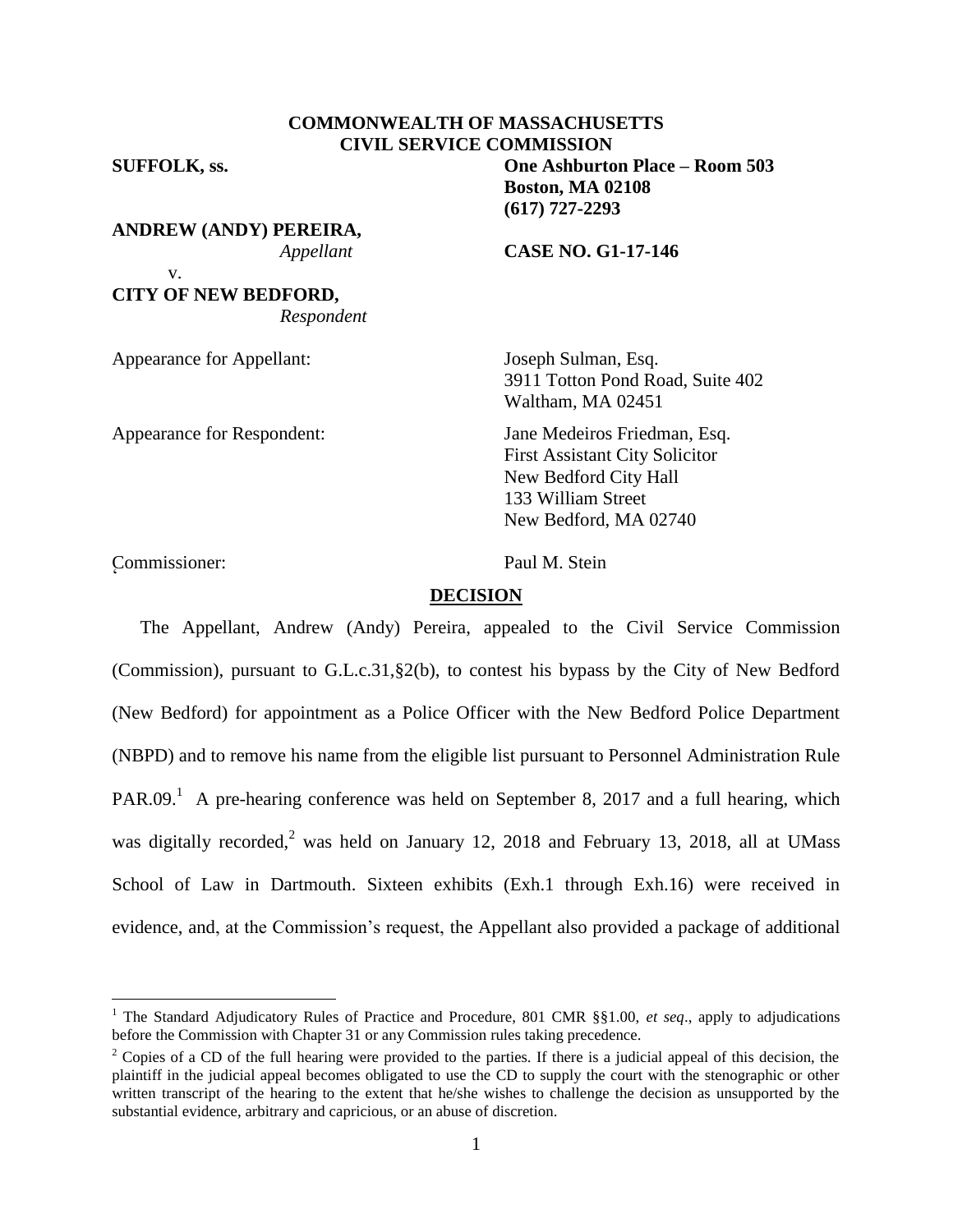documents (PHExh.17). The Commission received Proposed Decisions from the parties on April

2, 2018.

# **FINDINGS OF FACT**

Based on the Exhibits entered into evidence and the testimony of the following witnesses:

*Called by the Appointing Authority*:

- NBPD Lieutenant A
- NBPD Lieutenant B
- NBPD Detective A
- NBPD Detective B

*Called by the Appellant:*

- Andrew (Andy) Pereira, Appellant
- NBPD Police Officer A
- NBPD Police Officer B
- $\blacksquare$  Ms. JF

and taking administrative notice of all matters filed in the case, pertinent law and reasonable inferences from the credible evidence, a preponderance of evidence establishes these facts:

1. The Appellant, Andrew (Andy) Pereira, is a life-long New Bedford resident, graduating in 2001 from the Greater New Bedford Regional Vocational Technical High School. He worked two years as a Group Care Worker for a Plymouth, MA human services provider and, since May 2006, he has been employed as a union laborer in the construction industry for several major Boston area commercial construction contractors. (*Exhs. 1, 2, 5 & 7; Testimony of Appellant*)

2. In January 2003, Mr. Pereira enlisted in the Massachusetts Army National Guard/US Army Reserve (ARNG). He served honorably with a platoon of the 772nd Military Police Company in Taunton, rising to the rank of Specialist (E-4) at the time of his separation in October 2008. (*Exhs. 1, 3 & 5; Testimony of Appellant*)

3. In or about early 2007, Mr. Pereira fell ill. Eventually, after a pulmonary function test, he was diagnosed with asthma and prescribed an inhaler to use as needed to alleviate symptoms (difficulty breathing). (*Testimony of Appellant*)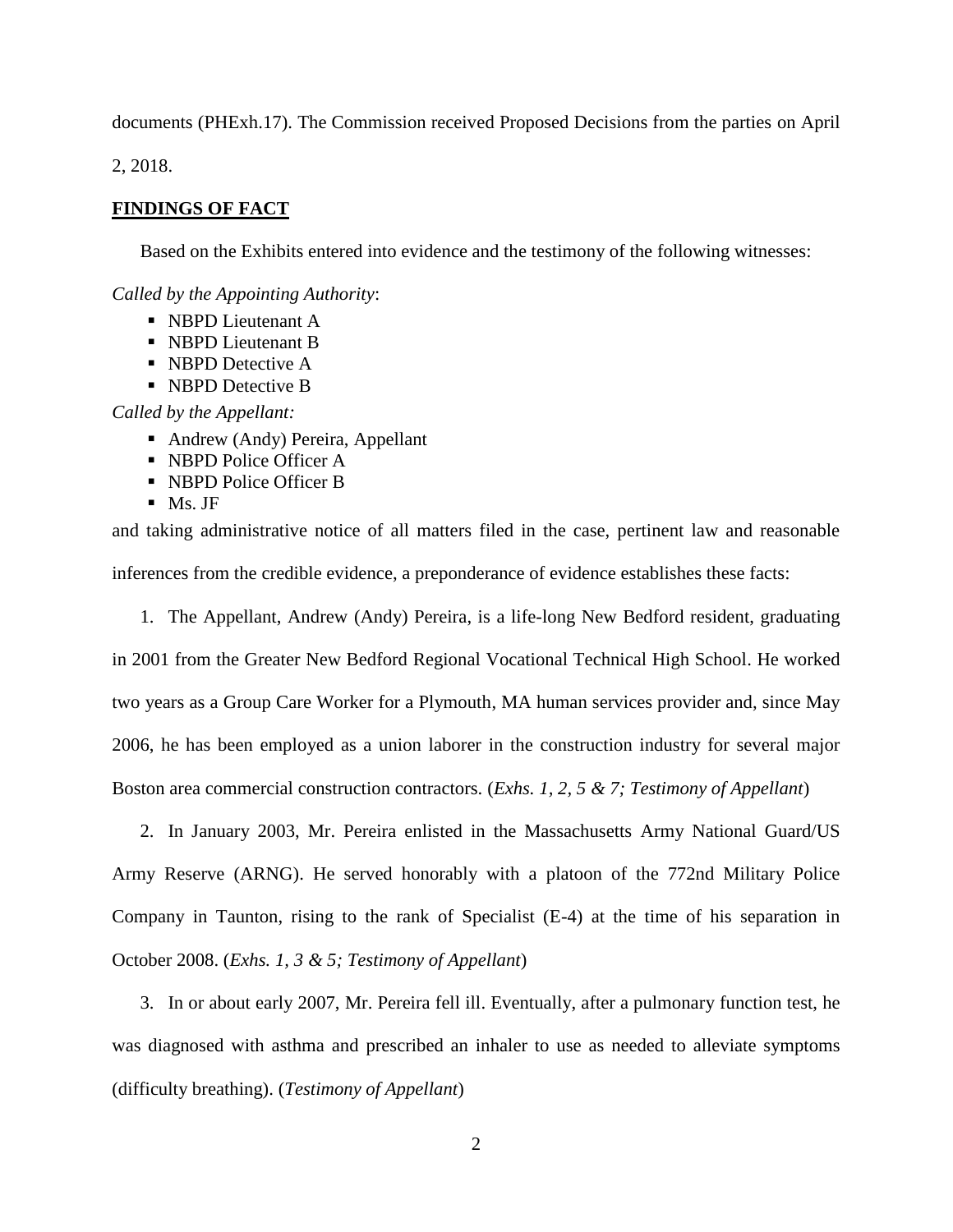4. Upon learning of his diagnosis, Mr. Pereira first notified his Army unit medic. Thereafter, the ARNG's Office of the Adjutant General (OAG) informed Mr. Pereira, through his unit commander, that documentation was needed about his medical condition for submission to a Medical Profiling and Record Review Board. Pending the receipt of this documentation, the OAG ordered that Mr. Pereira was not authorized to participate in certain military activities. The OAG Memorandum stated that failure to provide documentation by the "suspense date" (26 June 2007) would result in his separation. (*Exh. 3; Testimony of Appellant*)

5. Mr. Pereira delivered the documents he thought were required to his "admin" specialist, (whom he could remember only by her nickname), and, when those were misplaced, he had copies faxed to her, but, for reasons unknown, the information either still was not sufficient or never got to the review board. (*Testimony of Appellant & JF*)

6. By Memorandum dated 12 October 2007, OAG informed Mr. Pereira's commanding officer:

"The Medical Profiling and Record Review Board has sent out a Fail to Comply letter . . . with suspense of 12 December 2007. The documentation [provided by Mr. Pereira] was **not sufficient** or **not submitted** by the established suspense date. In order to stop the discharge for Fail to Comply, additional information is required to be **submitted by the Commander** for the State Surgeon to review. . . . This documentation must include . . . [s]pecific limitations, if any, in regards to MOS duties….[r]ecommendations for retaining the soldier in the Massachusetts National Guard. . . [d]iagnosis . . . [t]reatment plan." (**emphasis in original**)

A separate Memorandum dated October 12, 2017 was sent to Mr. Pereira, through his commanding officer, informing him that proper documentation concerning his current medical condition was inadequate and stated: "Unless we receive the previously requested documentation . . . you will be discharged from the Massachusetts Army Guard on [12 December 2007] for failure to meet medical standards." He was also informed that his commander was ordered to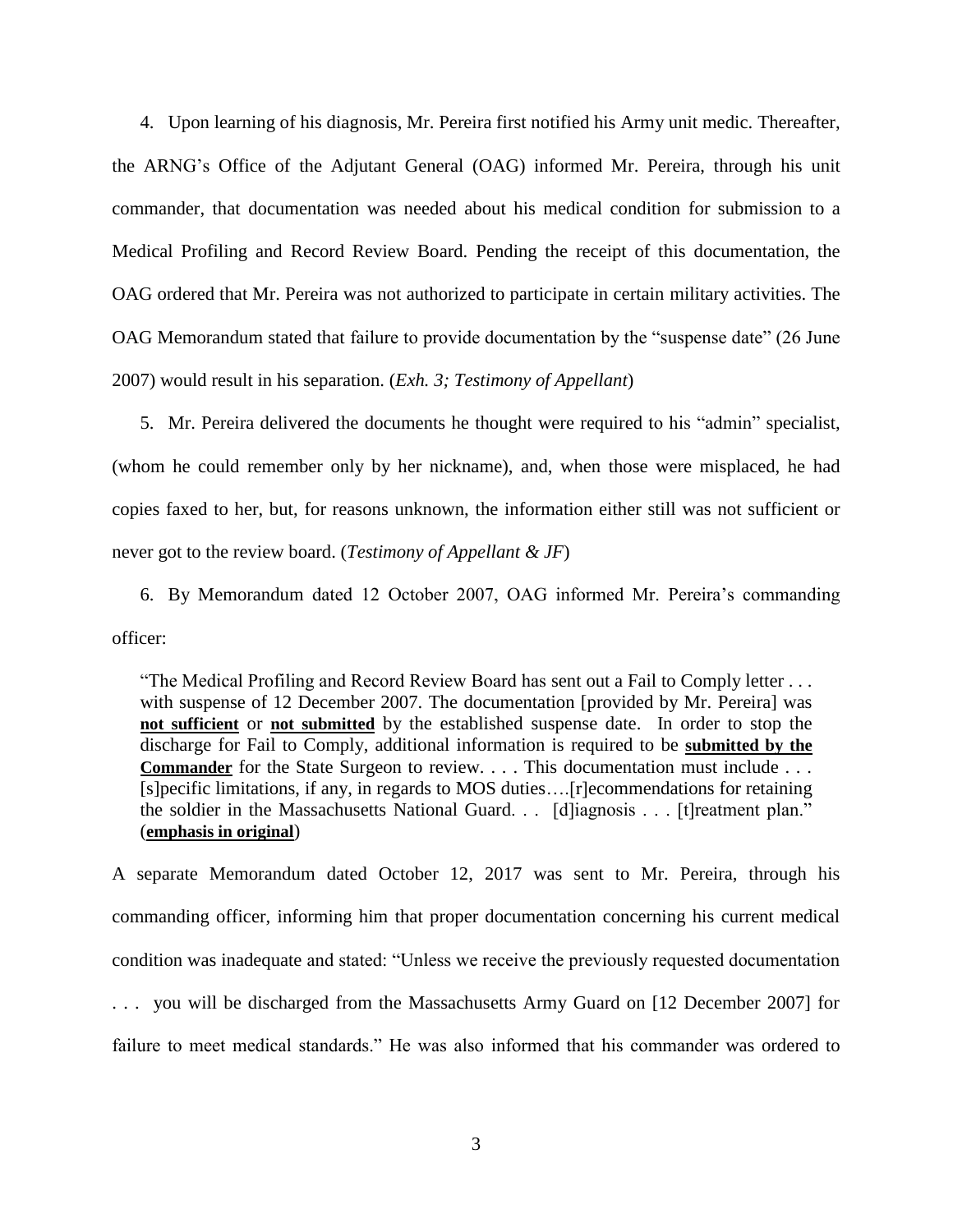ensure that he had not been paid for participating in certain ARNG operations on and after March 26, 2007 per the original OAG letter of that date. (*Exh. 3)*

7. At some point thereafter, Mr. Pereira began mulling whether he wanted to continue his enlistment in the ARNG. After talking it over with his commanding officer and with the commander's approval, Mr. Pereira decided to leave the ARNG rather than further pursue the process needed to clear him as fit for duty, knowing that would mean he would be discharged as medically unfit. The reason for this decision was the fact that his initial six year commitment was up at the end of 2008 and his Military Police unit was slated for overseas deployment, and he would not be discharged for another year or more when the deployment was competed. For the sake of his family, he chose not to extend his enlistment and be put in harm's way, as he and his significant other were expecting their first child.<sup>3</sup> (*Exhs 2 & 3; Testimony of Appellant*)

8. By Memorandum dated 25 September 2008, Mr. Pereira's commander reported to his superiors what Mr. Pereira had decided.

"SPC Pereira has been told numerous times that he needs to bring in further documentation or be discharged under 'failure to comply'. SPC Pereira has made no attempt to bring in additional documentation stating [either] that he is medically cleared or that he need additional follow-up care. In previous conversation with SPC Pereira, he has made it clear that he does not want to continue his career in the military and wished to get medically discharged."

"Any questions should be directed toward the undersigned at (508) 824 –xxxx."

DEREK J. BARAN CPT, MP Commanding

9. By Memorandum dated 30 September, the ARNG Office of the State Surgeon ordered

that Mr. Pereira be discharged from the ARNG. (*Exh.3*)

 $3$  Mr. Pereira's prior duty had involved training as well as domestic activation during declared emergencies and disasters and support of local law enforcement at events such as the Democratic National Convention in Boston in 2004. (*Testimony of Appellant*)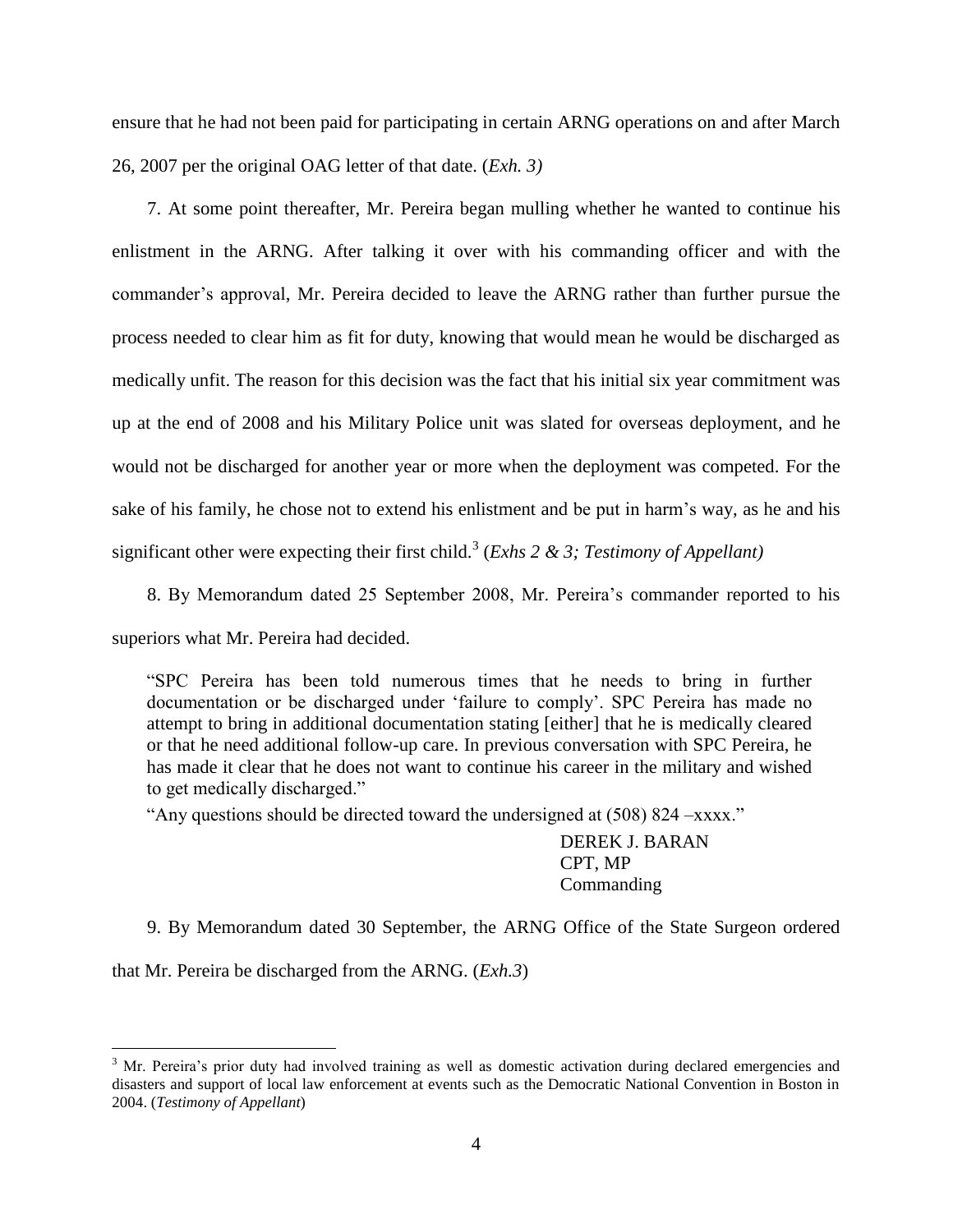10. Mr. Pereira's NG FORM 22 (the National Guard equivalent of a DD214) states the "Authority and Reason" for discharge: "NGR 600-200, 8-35i(8) Medically unfit for retention per AR 40-501" and describes the "Character of Service" as "Honorable". (*Exh. 3*)

11. Mr. Pereira first applied for appointment to the NBPD in 2011 and, again, in April 2012, when he was processed through the background investigation phase and bypassed for failing to disclose in the Employment Application that he was "disciplined" in the military for violating "orders" and providing allegedly false answers to three question (out of more than one hundred questions) on the "Personal History Questionnaire" portion of the application. (*Exh. 1, 2 & 14*)<sup>4</sup>

12. The 2012 background investigation on Mr. Pereira was conducted by NBPD Det. A, who reviewed the background investigation that had been started, but never completed, in connection with Mr. Pereira's first application in 2011. Investigation of residency, neighbors, police contacts, internet search, current employer, personal references, credit report, military record, fingerprint report and firearms check produced many positives and no negative issues. During the "spousal interview" of JA, Mr. Pereira's girlfriend, Det. A showed her Officer A's picture and asked about her prior dating him. (*Exh.2; Testimony of Det. A & JA*) 5

13. Det. A reviewed Mr. Pereira's application (in which he reported that he had received a "Medical Discharge" from the ARNG, as well as the NG FORM 22 military discharge form Mr. Pereira submitted with the application. Det. A then spoke to a soldier at the Taunton Armory.

 $4$  The three questions on the questionnaire were: (1) Have you ever been involved in an act of vandalism? [In 2002, he admitted to throwing a bottle at a motor vehicle that broke the windshield, a misdemeanor – he said he didn't know that was considered "vandalism"] (2) Is your name in a case report file with any police department or law enforcement agency that you are aware of? [His name appears on a 2008 incident report of assault and battery for which no criminal complaint issued and as a victim in a 2009 incident report) and (3) "Have you ever stolen anything?" [He was arrested in 1998 with two other juveniles who had shoplifting some cookies from Walmart]. (*Exhs. 1, 2, 5 & 14; Testimony of Appellant*)

<sup>&</sup>lt;sup>5</sup> Sometime prior to 2005, Officer A dated Mr. Pereira's significant other for a month or two. Officer A was a good friend of Mr. Pereira's uncle, had met Mr. Pereira before, and knew that JF and Mr. Pereira had been together for many years. He does not recall when he informed his commanding officer (Lt. B, the background investigations supervisor) of these facts, but he is pretty sure he did so prior to the 2012 hiring cycle. Lt. B did not recall knowing about the relationships until after 2012. (*Testimony of Appellant, JA, Officer A & Lt. B*)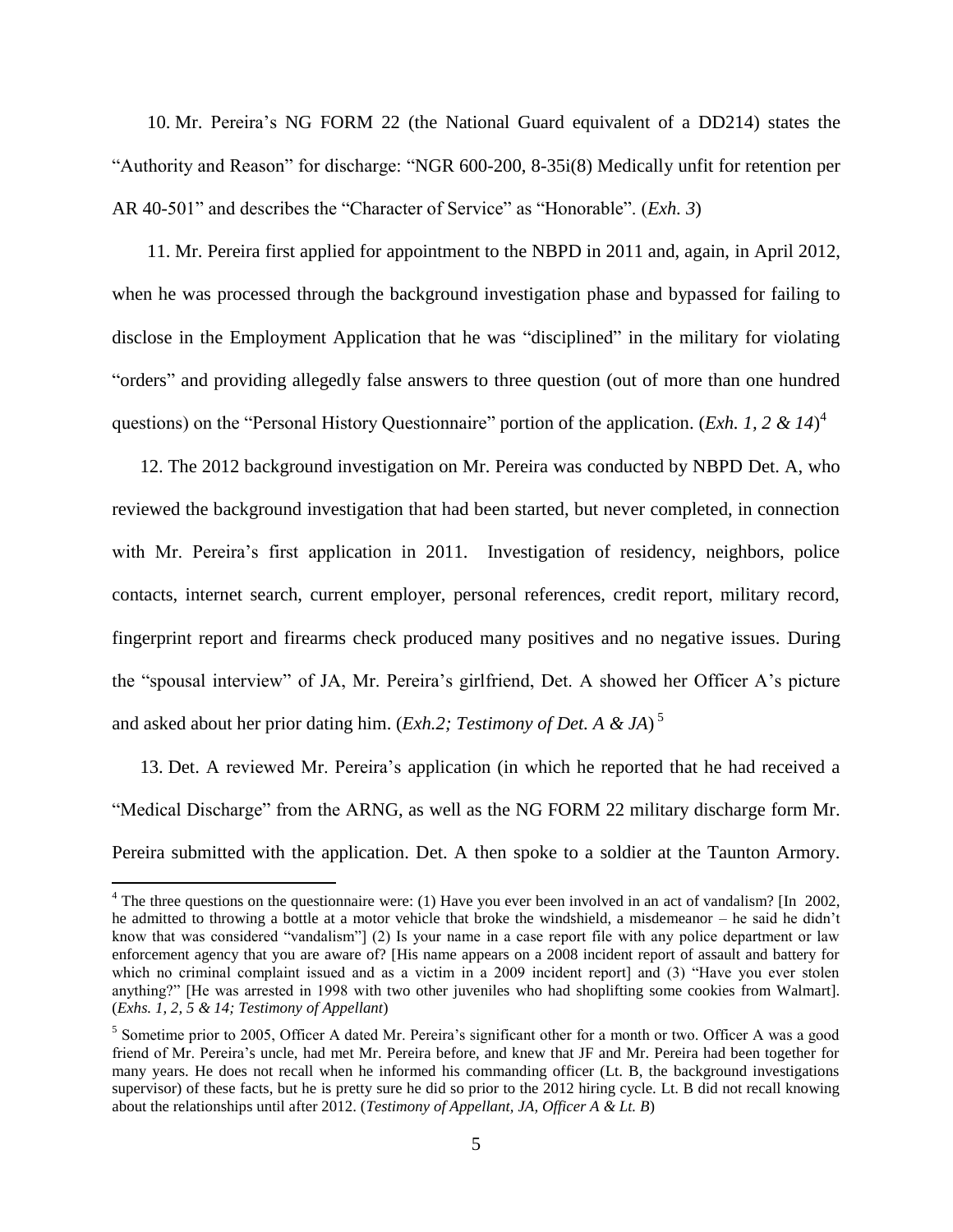Det. A "didn't know much about" the person he spoke with but she gave him a copy of a document that, according to her, showed that Mr. Pereira was discharged "because he did not submit medical paperwork that was required to deploy him. . . . which request for paperwork [the soldier] stated would be considered a "direct order." (*Exhs.1 & 2; Testimony of Det. A*) 6

14. On August 1, 2012, Det. A interviewed Mr. Pereira with three other NBPD officers present (Det. B, Det. C [who did not testify before the Commission] and Officer A). The interview was not recorded. (*Exh. 3; Testimony of Appellant, Det. A, Det. B and Officer A*)

15. According to Det. A's background investigation report, he asked the questions, save for one exchange with Det. C about the 2002 "vandalism" incident and one exchange with Det. B about the New Bedford Madeira Feast, during which exchange, Det. A wrote in his report, that Mr. Pereira became "confrontational with Det. [B]" when Det. B found it incredulous that Mr. Pereira said he had never attended that event. (*Exh.2; Testimony of Appellant, Det. A & Det. B*)

16. According to Det. A's background investigation report, he asked Mr. Pereira about his responses to questions in the application that he was never "disciplined" or violated any "order" in the military, inasmuch as he was discharged for "failure to comply" after not submitting medical documentation, asking: "Isn't that a violation of a direct order and the discipline for not following orders was to be discharged?" Mr. Pereira responded that he did provide some paperwork to his "admin", both personally and, later, his sister also faxed paperwork twice and she would confirm that if he contacted her. Det. A wrote that "it looks like he is blaming his sister for the military not getting his paperwork." (*Exh. 2; Testimony of Appellant & Det. A*) 7

<sup>&</sup>lt;sup>6</sup> The referenced document was not the NG FORM 22 Report of Separation but, rather, it was the commanding officer's Memorandum dated 25 September 2008, described in Finding No. 7 above.

 $7$  Two days after the investigative interview, Det. A phoned Mr. Pereria's sister who confirmed that she faxed paperwork and said that her brother's girlfriend [JF] also faxed some paperwork, but couldn't give him a specific timeframe. (*Exh.3; Testimony of Det. A*)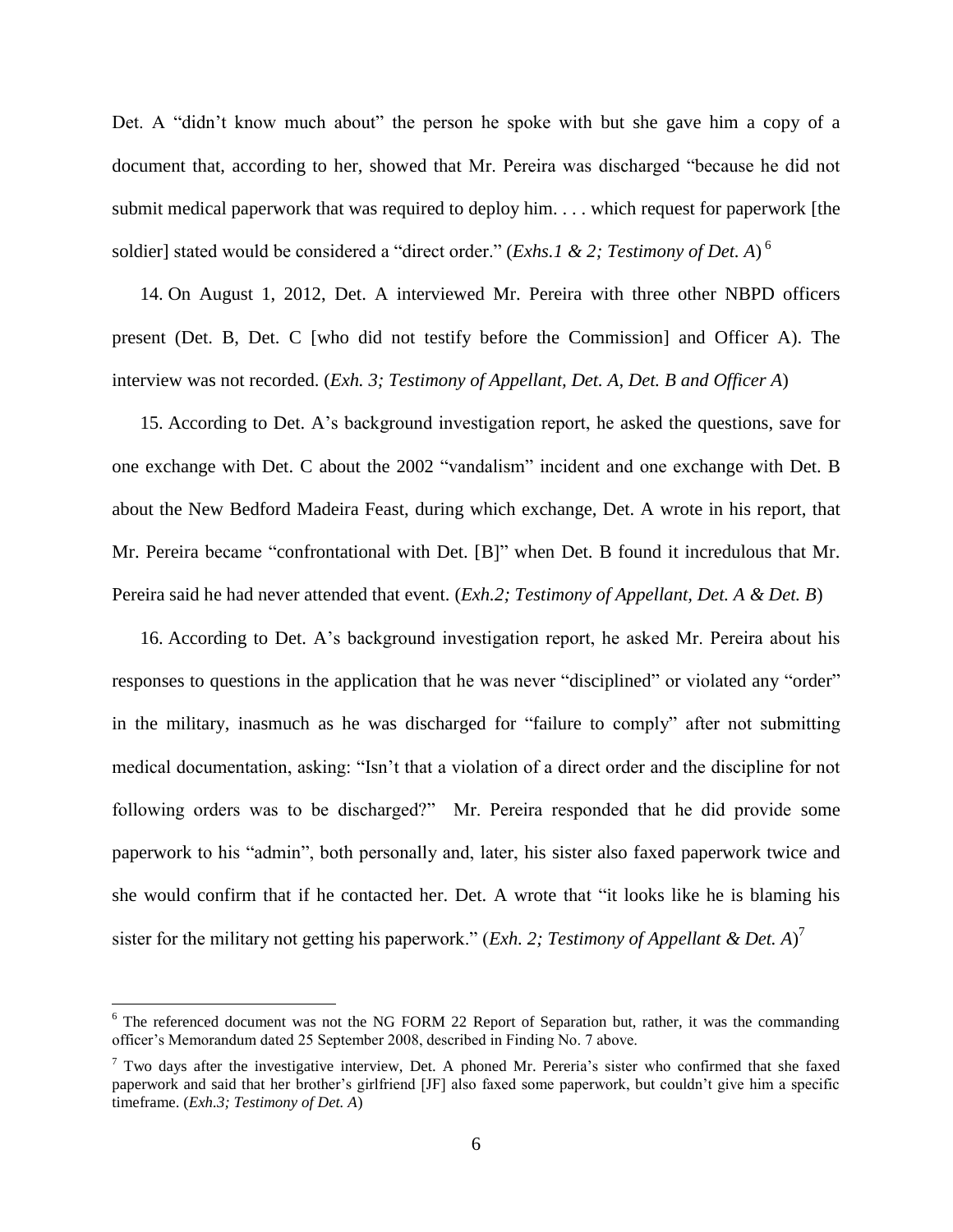17. Another subject raised during the 2012 background interview involved Mr. Pereira's prior firearms application (which was part of a prior NBPD hiring package). He initially answered "NO" to a question about whether he had "ever been arrested or appeared in court as a defendant for any criminal offense?"<sup>8</sup> One of his acquaintances on the NBPD saw his application, told Mr. Pereira that he needed to change his answer and provided him with a new form to complete, which he did. (*Testimony of Appellant, Lt. A, Lt. B & Officer A*)

18. Mr. Pereira provided a detailed recollection of the firearms application colloquy, which was substantially as follows: He was asked if a friend in the NBPD told him to change his answers on the firearms application and provided a new application which was substituted for the original one. Mr. Pereira freely acknowledged this happened. He was then asked to identify the officer, which he also freely disclosed. At that point, he was told something to the effect: "You just threw your buddy under the bus" and "I wouldn't want someone like you as my patrol partner." (*Exh. 2; Testimony of Appellant*)

19. Nothing about the firearms application was included in Det. A's 2012 background report. The background investigator, Det. A, "barely" recalled the subject of the firearms application coming up during the 2012 (unrecorded) interview. Officer A remembered knowing about this issue but wasn't sure if it was brought up during the 2012 interview he attended or he had learned about it earlier in the process. (*Exh. 2; Testimony of Det. A & Officer A*)

20. In the final paragraph of his report on the investigatory interview, Det. B writes:

 $\overline{a}$ 

"When the interview concluded . . . [Mr. Pereria] then stated . . . he was told by his Sgt [sic] not to submit the paperwork. . . that his unit was being deployed and his girlfriend was pregnant and he didn't want to be deployed in fear that something might happen. . . . [T]wo of the people in his unit were [later] killed. . . He said he did not regret making that decision

 $8$  Mr. Pereira's response was based on his understanding that his prior arrests had been removed from his record. I also note that the instructions in the section of the Employment Application about his "Criminal Record" instructed that only certain convictions needed to be disclosed and his two stale misdemeanor arrests on his record fit into a category of offenses that the Employment Application stated did not need to be disclosed. (*Exhs.1 & 5; Testimony of Appellant*)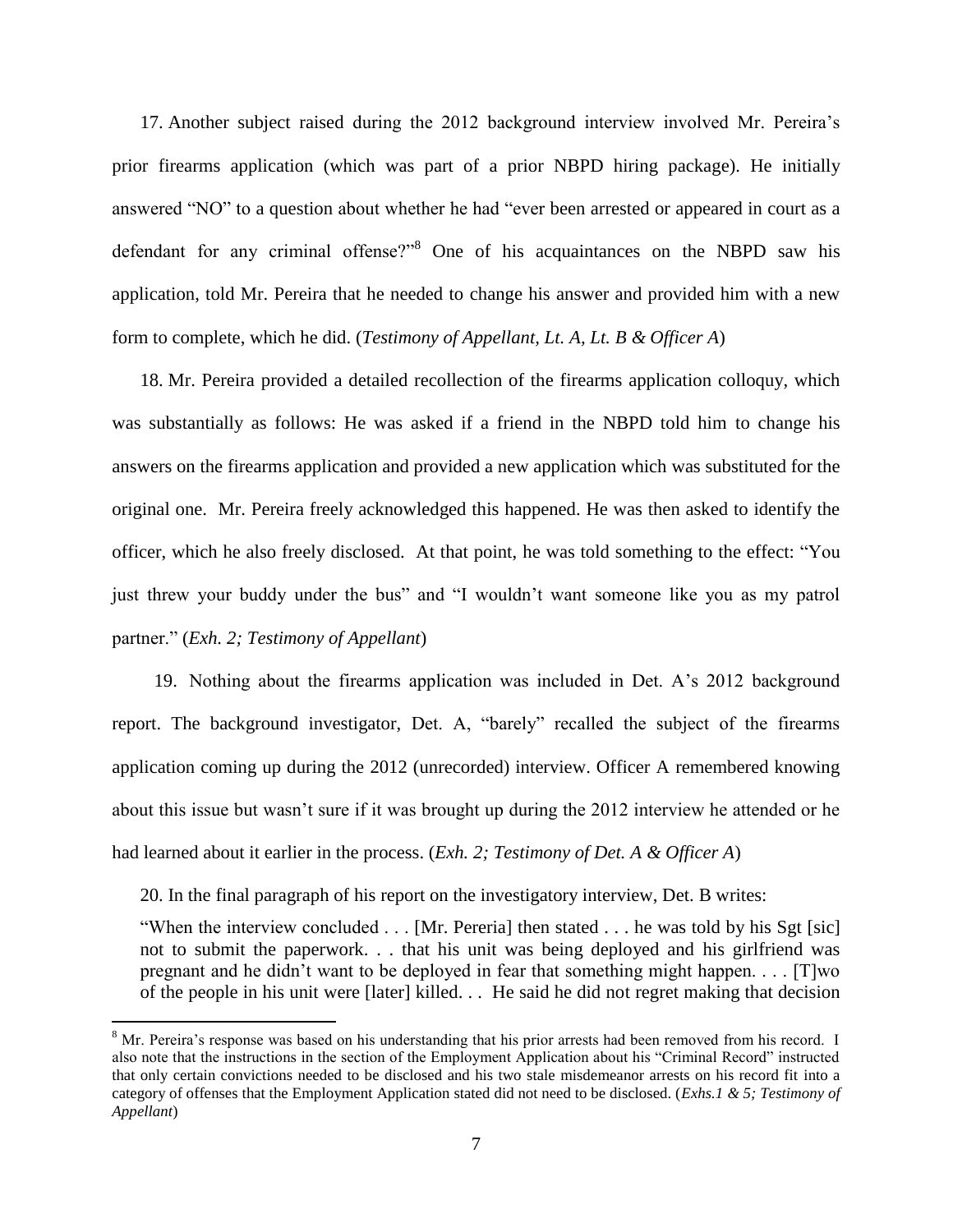. . . I asked him to just give me the Sgt's [sic] name so I could try to make contact. He stated that he didn't remember the name."

(*Exh. 2; Testimony of Det. A*)

21. Det. A concluded his background report, dated August 3, 2012, with the statement:

"The only negative thing I was able to find on Andy Pereira was his story about his discharge from the Army National Guard, the Army stated several times that Andy ignored a direct order. There is documentation from the National Guard. There is no proof of Andy's story except for his sister stating the same thing Andy told us but she couldn't give me any times or dates. Keep in mind that his discharge took place in 2008 that's not so long ago. Everything else in Andy's background was all positive. . . ."

(*Exh. 2: Testimony of Det. A*)

 $\overline{a}$ 

22. By letter dated September 4, 2012, New Bedford Mayor Mitchell notified HRD that Mr.

Pereira was being bypassed for making false statements on his application. (*Exh. 14*)

23. Mr. Pereira continued to pursue his desired to serve as a police officer with the NBPD, reapplying for appointment in 2013, 2014 and 2015 and, finally, on Certification #04224, issued by HRD on December 4, 2016. (*Exhs. 4, 5 & 10; Testimony of Appellant*)

24. In his 2016 NBPD Employment Application, Mr. Pereira described his military discharge as "Honorable". In response to the question about whether "any type of disciplinary action" had been taken against him in the military he checked "YES" and stated: "Failure to Comply – Did not pass in documents on weekend was asked too [sic]". He, again, answered "NO" to all questions in the "Criminal History" section of the Employment Application concerning whether he was convicted of any offenses described in that section. (*Exh. 5; Testimony of Appellant*) 9

25. Mr. Pereira answered "YES" to the question on the Firearms Application attached to the Employment Application which asked if he had "ever been arrested or appeared in court as a defendant for any criminal offense" and listed the 1998 shoplifting incident, the 2002 Motor

<sup>9</sup> The NBPD's 2016 Employment Application no longer included the 100-plus "Personnel History Questionnaire" that contained the other questions that tripped up Mr. Pereira in 2012. (*Exhs. 1, 5 & 14*)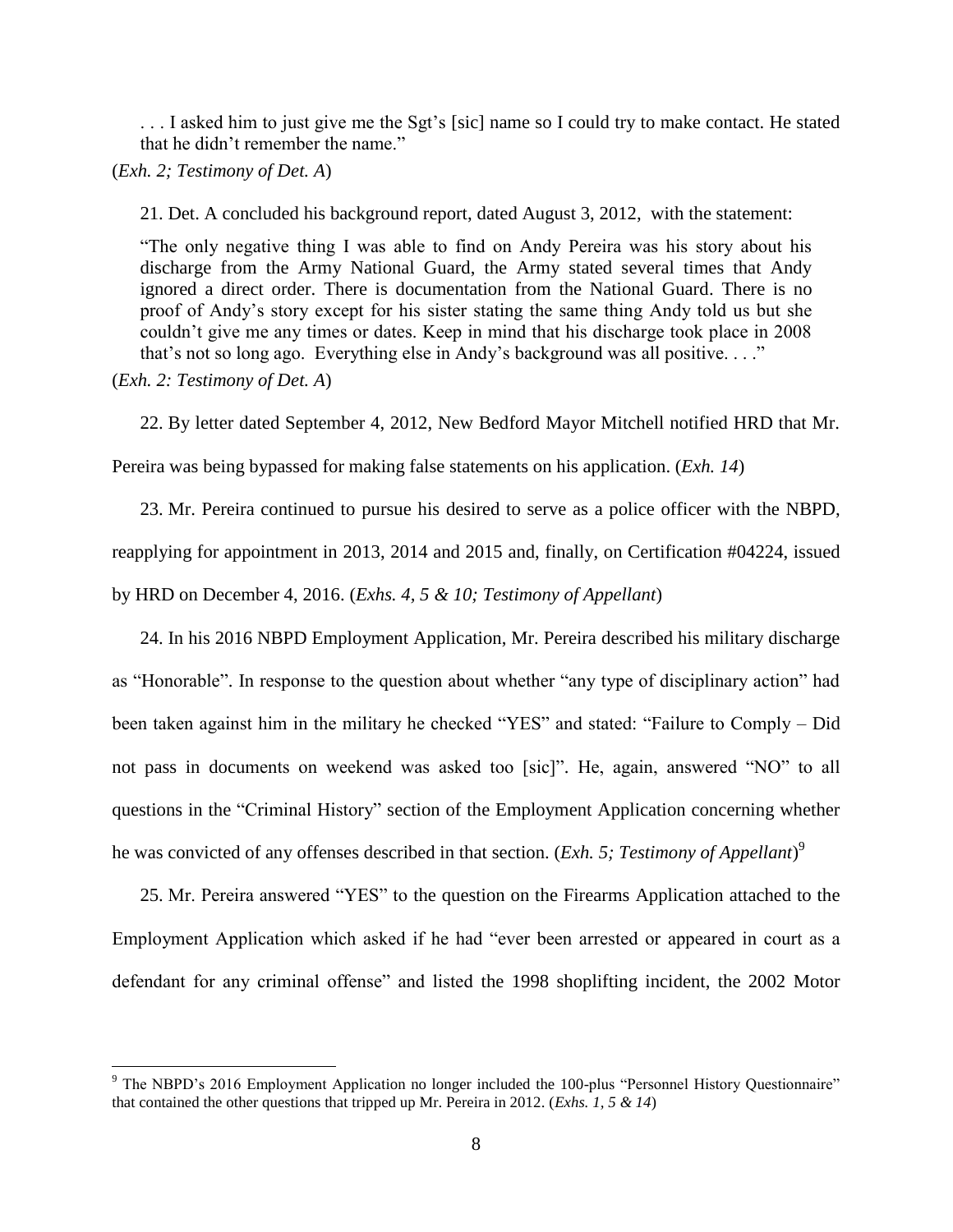vehicle "vandalism" and the 2004 complaint for assault & battery that was dismissed at the probable cause stage. (*Exhs. 2 & 5; Testimony of Appellant*)

26. By the time of the 2016 hiring cycle, Lt. B, the background investigations supervisor, knew that one of his investigating officers, Officer A, had once dated Mr. Pereira's significant other. For this reason, Lt. B decided that a detective outside the background investigative unit should conduct the follow-up background investigation of Mr. Pereira.<sup>10</sup> He asked Lt. A (then Sergeant), a detective in the Professional Standards Unit to perform this task, whose experience was limited to internal affairs investigations. Mr. Pereira's 2016 background investigation was his first of an applicant for appointment to the NBPD. (*Testimony of Lt. A & Lt. B*)

27. Lt. A updated Mr. Pereira's residency, education, driving and criminal record, which turned up nothing significant. He interviewed the references provided by Mr. Pereira, spoke to a neighbor, interviewed his current and two prior supervisors, and conducted a "spouse interview", all of whom provided positive feedback. (*Exh. 7; Testimony of Lt. A & JA)*

28. Lt. A did not conduct any follow-up concerning Mr. Pereira's military service, noting in his report only that "[h]e served from January 2003 until October of 2008, when he was honorably discharged." (*Exh. 7*)

29. Lt. A noted in his report: "There was no internal email sent by this investigator regarding negative or positive feedback from members of this department in relation to applicant Pereira's possible employment for the New Bedford Police Department." (*Exh. 7*)

 $10$  I take administrative notice that Lt. B also knew that Officer A's brother was one of the other candidates under consideration for appointment to the NBPD during this hiring cycle. After personally conducting the employment history portion of the background investigation of Officer A's brother, who had been terminated from his last job, Lt. B advanced the brother's application for consideration by the NBPD Captains Board, which eventually recommended that the brother be bypassed. (*Administrative Notice [Decision dated March 14, 2019, CSC Docket No. G1-17-140]*)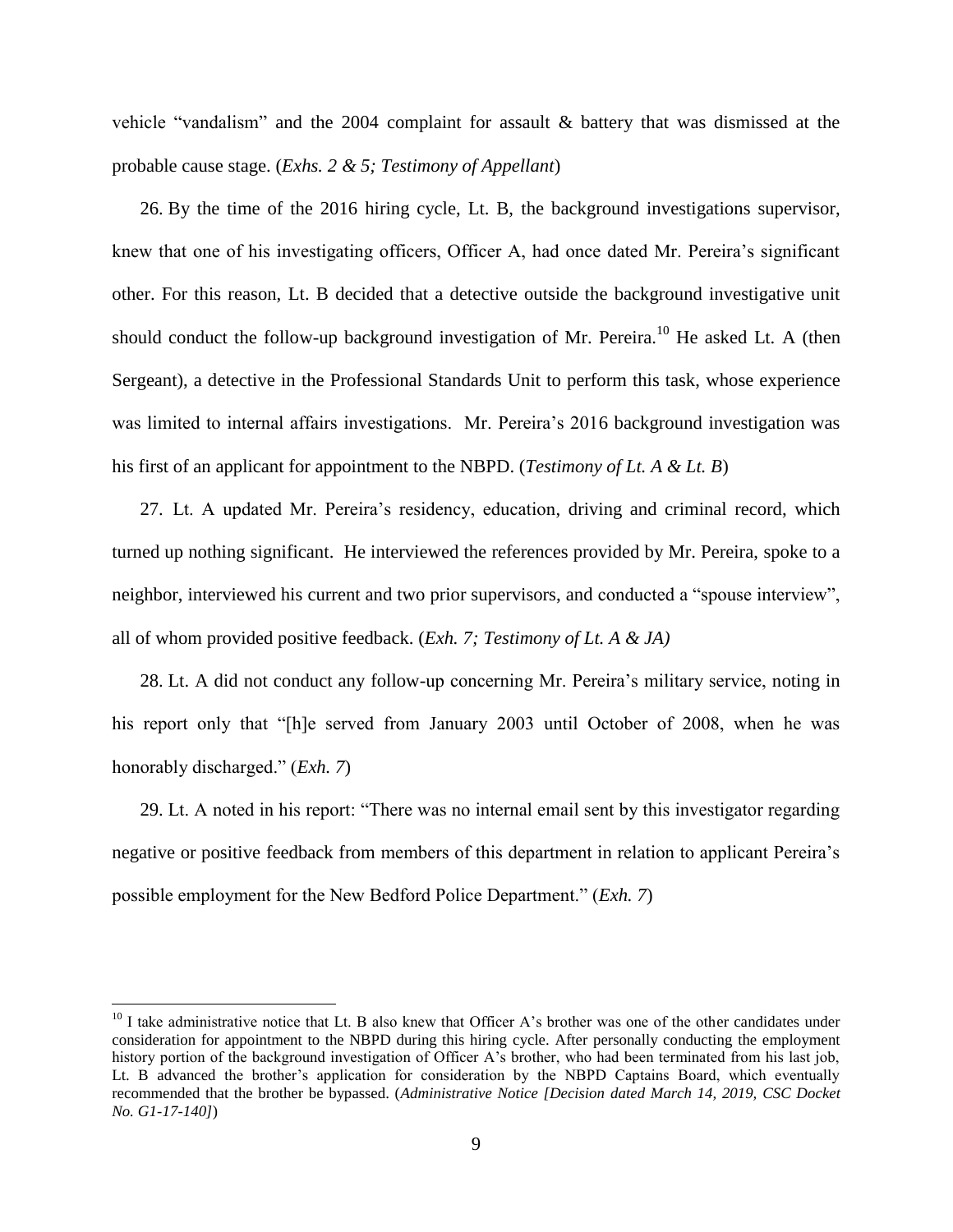30. On February 10, 2017, Lt. A conducted a background interview with Mr. Pereira and was "assisted by Lt. [B]". He pressed Mr. Pereira about answers on his prior applications. Mr. Pereira "would not come out and say he was untruthful" but "did say that he has learned from his first application . . . and even sought out the advice of a family member, who happens to be in law enforcement . . . and was honest moving forward." (*Exhs. 6 & 7*)

31. When it came to the military service question, Lt. A reported that Mr. Pereira "was disciplined by the military for failing to follow the orders of providing them with . . . paperwork." (*Exhs 6 & 7; Testimony of Lt. A*)

32. The final two subjects to be raised at the interview were designed to "test" Mr. Pereira's candor and honesty when challenged with a tough question. The basis for both these questions came exclusively from unsolicited information given to Lt. B by Officer A. (*Exhs. 6 & 7; Testimony of Lt. B & Officer A*)

33. Lt. B acknowledged that he was "alarmed" by the fact that Officer A had come to him with derogatory information about Mr. Pereira, and that it did raise "red flags" that there may be a reason for Officer A to have some "dislike for Mr. Pereira", but he believed that, once having the information, he could not ignore it. (*Testimony of Lt. B*)

34. The first question had to do with Mr. Pereira previously substituting a firearms application for the original one he filed to change an answer about his criminal record, with the assistance of an NBPD officer. Lt. B had no issue with making the change, as candidates would routinely be allowed to correct mistakes on their applications. Lt. B simply wanted to see if Mr. Pereira handled the question truthfully. (*Exhs 6 & 7; Testimony of Lt. A & Lt. B*)

35. Mr. Pereira hesitated when Lt. B asked the question (recalling the scolding he received when he was forthcoming about the issue in 2012 interview) and then, when asked if he was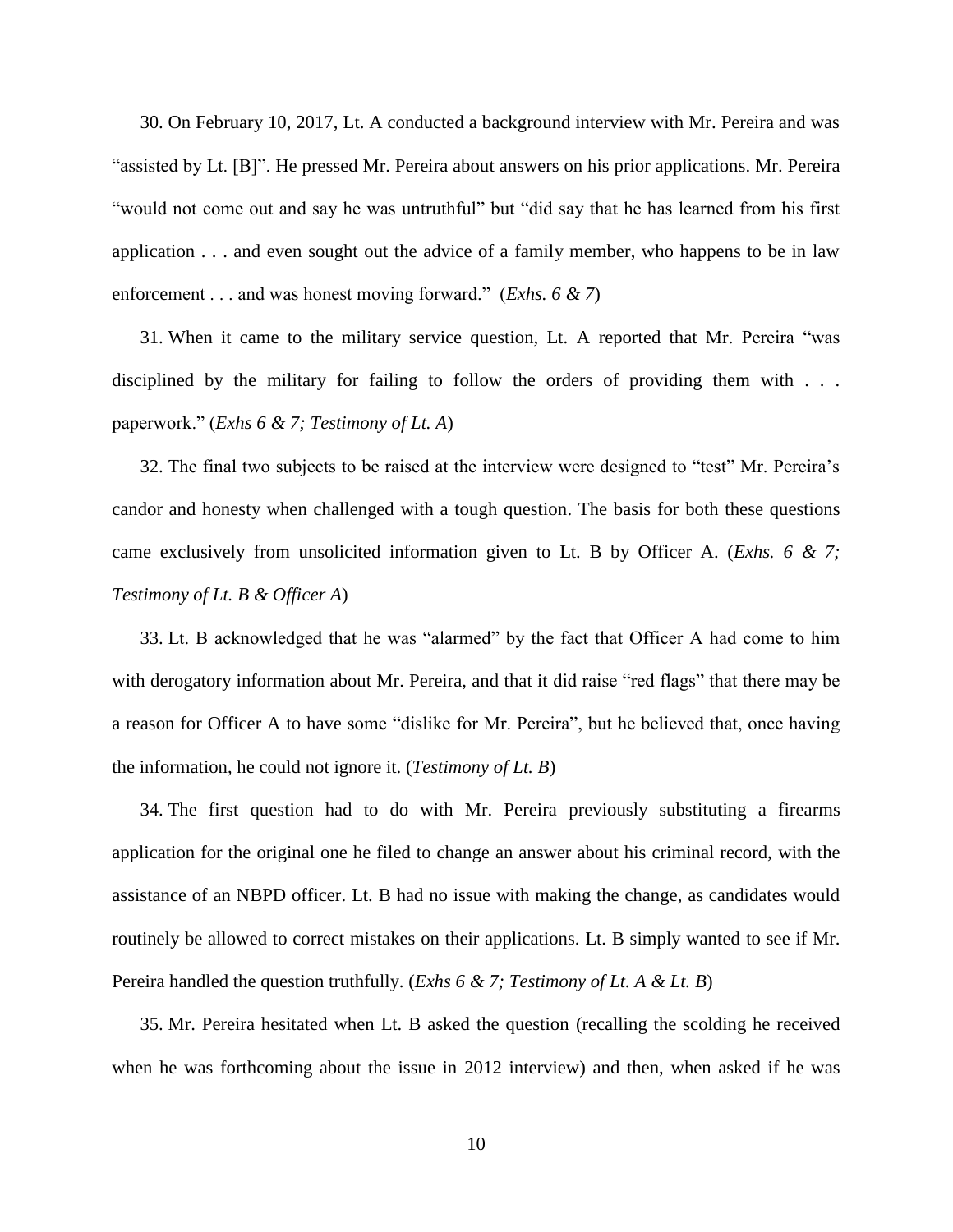"comfortable" answering the question, he said "No." When asked what he would do if he was uncomfortable answering a question when testifying in court, he said that was different and he knew he had to answer the question and tell the truth in a court of law. Lt. B dropped the inquiry without delving further. (*Exhs. 6 & 7; Testimony of Appellant*)

36. The second question concerned a text message that Mr. Pereira sent to a close friend on the NBPD (Officer B) expressing how "desperate" the NBPD must be to finally give him an interview. Officer A was present with Officer B and saw the text message when it came in. Officer A reported it to Lt B. (the background investigations supervisor), who asked Officer A for a copy which he later provided to Lt. B. (*Exh. 6 & 11; Testimony of Appellant, Officer A & Officer B*)

37. Mr. Pereira freely acknowledged sending the message. He stated that he wrote it to express his surprise at being called in for an interview after being bypassed four times, thinking he was never going to get another opportunity. Both Mr. Pereira and Officer B were unaware at the time that Officer A gave a copy of the message to Lt. B. Officer B later questioned Lt. B's motives for using this information without first discussing it with him personally. (*Exhs. 6, 7 & 15 through 17; Testimony of Appellant and Officer B*)

38. Based on Mr. Pereira's interview performance, Lt. B concluded that Mr. Pereira continued to give inconsistent explanations about his departure from the military and was troubled that Mr. Pereira could not "answer a simple question" about the firearms application. Lt. B decided that "nothing had changed" about Mr. Pereira's lack of candor and truthfulness since he was last interviewed in 2012. (*Testimony of Lt. B*)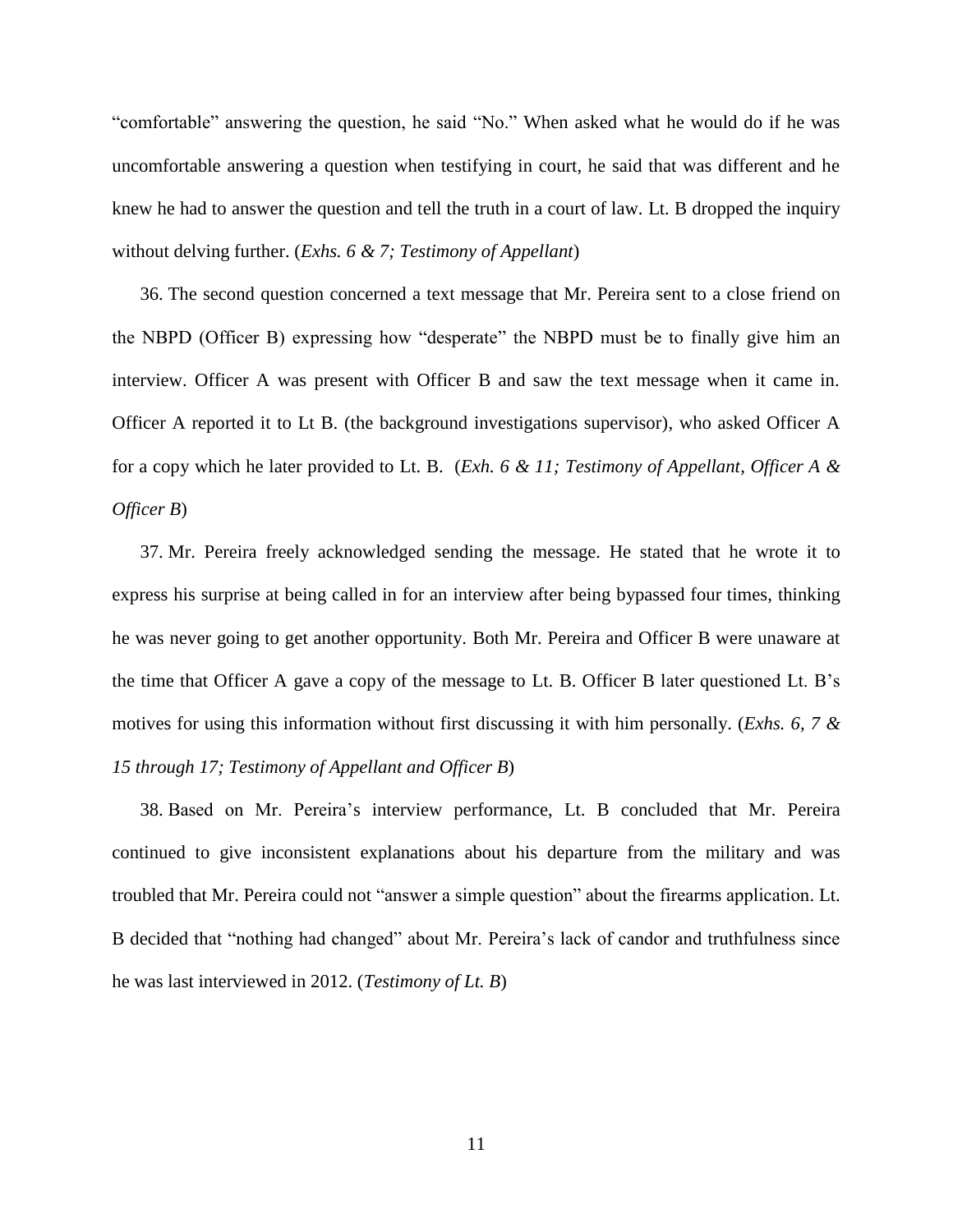39. On or about April 10, 2017, Lt. B prepared a letter to HRD for New Bedford Mayor

Jonathan Mitchell's signature that stated the reasons for bypassing Mr. Pereira and requested that

his name be removed from the eligible list pursuant to PAR.09. These reasons included:

- Prior bypass for Untruthfulness/Misleading Information "false answers on his employment application in 2012 . . . [and] confrontational . . . during the interview".
- Poor Attention to Detail/Failure to Follow Instructions failed to date the application, to state he was "lawfully eligible for employment'" and to name all former supervisors.
- Misleading during Interview/Discrepancies falsely claiming he was not "disciplined" or "violated an order, military rule or procedure"; his discharge for "failure to comply" calls into question his ability to follow orders and suitability to perform "inherent dangerous" work of police officers; texting friend on NBPD; failing to be forthcoming about his prior firearms application.
- Credibility as a witness If "put in a difficult situation, Mr. Pereira would not be forthcoming", calling in to question his ability to testify as a witness under the so-called "Brady Rule" [Brady v. Maryland, 373 U.S. 83 (1963)]

Mayor Mitchell was provided no other information from Mr. Pereira's application package or

interviews other than what was set forth in the letter drafted by Lt. B. (*Exh. 8*)

40. By letter dated June 12, 2017, HRD informed Mr. Pereira that the reasons provided by

New Bedford in its April 10, 2017 letter for bypassing him and removing his name from the

eligible list were approved. This appeal duly ensued. (*Exhs. 8 & 9*)

# **APPLICABLE CIVIL SERVICE LAW**

The core mission of Massachusetts civil service law is to enforce "basic merit principles" for "recruiting, selecting and advancing of employees on the basis of their relative ability, knowledge and skills" and "assuring that all employees are protected against coercion for political purposes, and are protected from arbitrary and capricious actions." G.L.c.31, §1. See, e.g., [Massachusetts Ass'n of Minority Law Enforcement Officers v. Abban,](http://web2.westlaw.com/find/default.wl?mt=Massachusetts&db=578&rs=WLW15.04&tc=-1&rp=%2ffind%2fdefault.wl&findtype=Y&ordoc=2029136022&serialnum=2001441097&vr=2.0&fn=_top&sv=Split&tf=-1&pbc=70F732C1&utid=1) 434 Mass. 256, 259, [\(2001\);](http://web2.westlaw.com/find/default.wl?mt=Massachusetts&db=578&rs=WLW15.04&tc=-1&rp=%2ffind%2fdefault.wl&findtype=Y&ordoc=2029136022&serialnum=2001441097&vr=2.0&fn=_top&sv=Split&tf=-1&pbc=70F732C1&utid=1) MacHenry v. Civil Serv. Comm'n, 40 Mass. App. Ct. 632, 635 (1995), rev.den.,423 Mass.1106 (1996)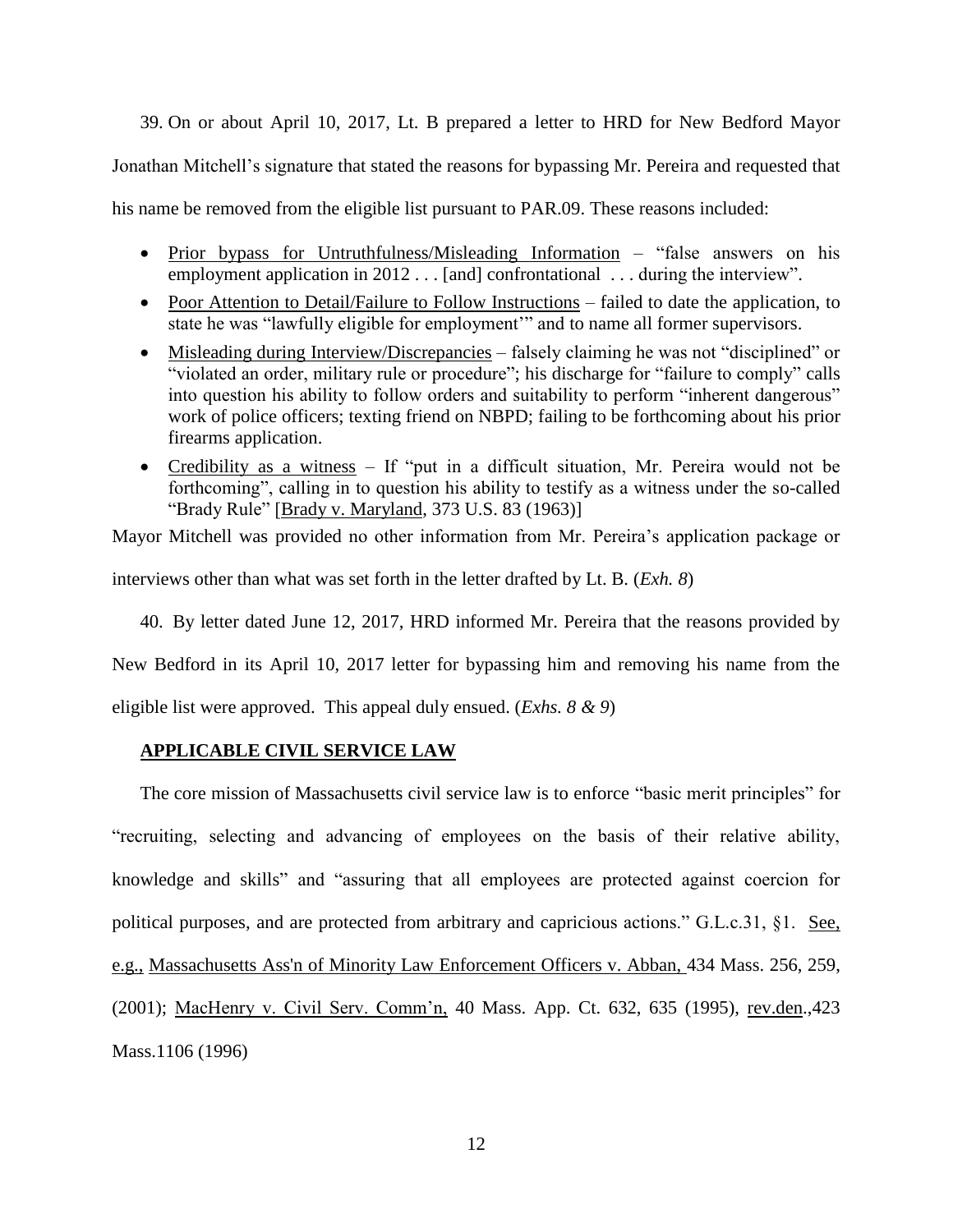Basic merit principles in hiring and promotion calls for regular, competitive qualifying examinations, open to all qualified applicants, from which eligible lists are established, ranking candidates according to their exam scores, along with certain statutory credits and preferences, from which appointments are made, generally, in rank order, from a "certification" of the top candidates on the applicable civil service eligible list, using what is called the 2n+1 formula. G.L.c. 31, §§6 through 11, 16 through 27; Personnel Administration Rules, PAR.09. In order to deviate from that formula, an appointing authority must provide specific, written reasons – positive or negative, or both, consistent with basic merit principles, to affirmatively justify bypassing a higher ranked candidate in favor of a lower ranked one. G.L.c.31,§27; PAR.08(4)

A person may appeal a bypass decision under G.L.c.31,§2(b) for de novo review by the Commission. The Commission's role is to determine whether, by a preponderance of evidence, the appointing authority had "reasonable justification" for the bypass after an "impartial and reasonably thorough review" of a candidate's background and qualifications sufficient to form a "credible basis" to believe allegations of misconduct or other facts that present "legitimate doubts" about the candidate's present fitness to perform the duties of the position. Police Dep't of Boston v. Kavaleski, 463 Mass. 680, 688-89 (2012); [Beverly v. Civil Service Comm'n, 78](http://web2.westlaw.com/find/default.wl?mt=Massachusetts&db=578&rs=WLW15.04&tc=-1&rp=%2ffind%2fdefault.wl&findtype=Y&ordoc=2029136022&serialnum=2023501172&vr=2.0&fn=_top&sv=Split&tf=-1&pbc=70F732C1&utid=1)  [Mass.App.Ct. 182, 187 \(2010\);](http://web2.westlaw.com/find/default.wl?mt=Massachusetts&db=578&rs=WLW15.04&tc=-1&rp=%2ffind%2fdefault.wl&findtype=Y&ordoc=2029136022&serialnum=2023501172&vr=2.0&fn=_top&sv=Split&tf=-1&pbc=70F732C1&utid=1) Leominster v. Stratton, 58 Mass.App.Ct. 726, 727-28 (2003).

"Reasonable justification . . . means 'done upon adequate reasons sufficiently supported by credible evidence, when weighed by an unprejudiced mind, guided by common sense and by correct rules of law' ". Brackett v. Civil Service Comm'n, 447 Mass. 233, 543 (2006); Commissioners of Civil Service v. Municipal Ct., 359 Mass. 211,214 (1971) and cases cited. See also Mayor of Revere v. Civil Service Comm'n, 31 Mass.App.Ct. 315, 321 (1991) (bypass reasons "more probably than not sound and sufficient")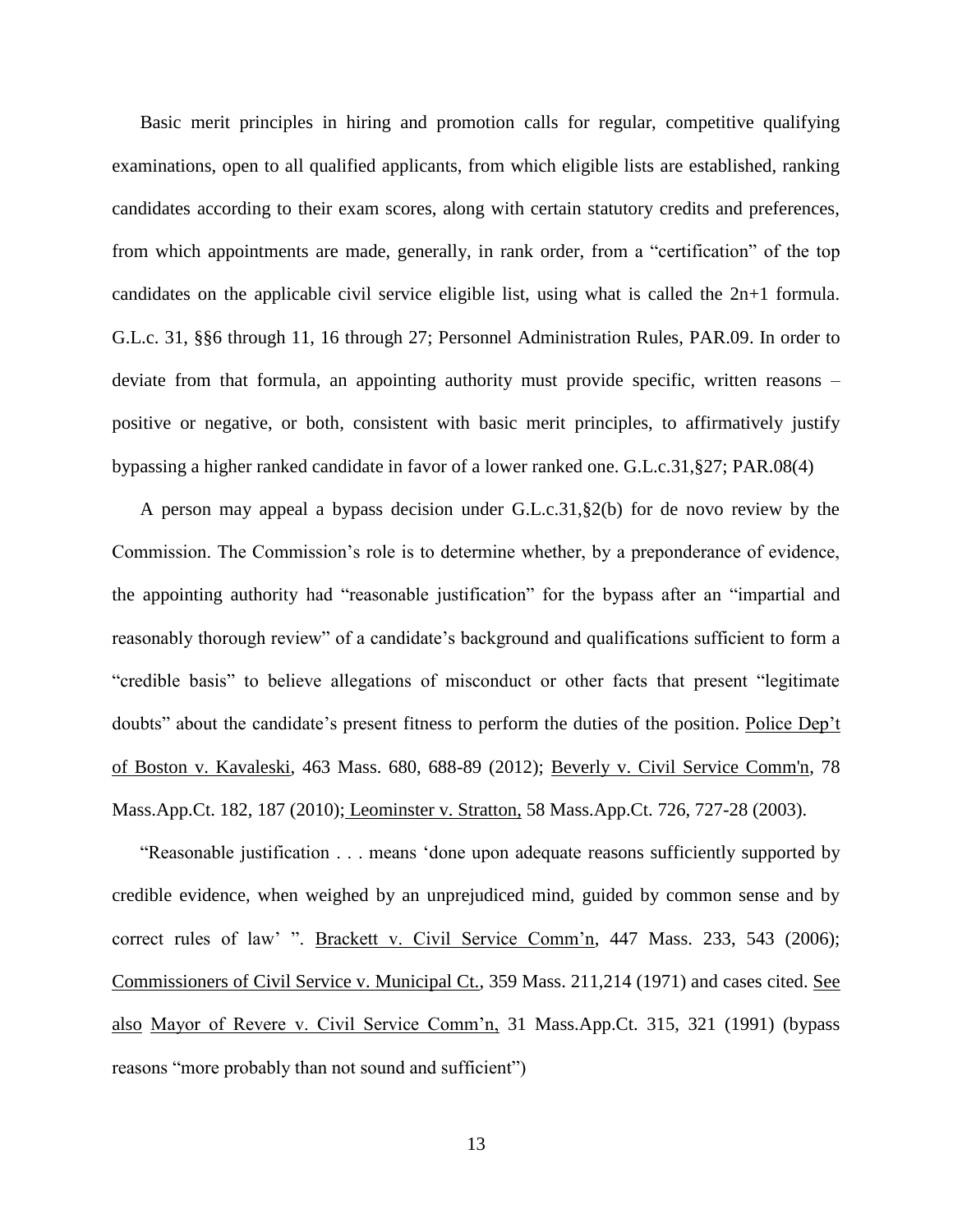Appointing authorities are vested with a certain degree of discretion in selecting public employees of skill and integrity. The commission

". . . cannot substitute its judgment about a *valid* exercise of *discretion based on merit or policy considerations* by an appointing authority" but, when there are *"overtones of political control or objectives unrelated to merit standards or neutrally applied public policy*, then the occasion is appropriate for intervention by the commission."

City of Cambridge v. Civil Service Comm'n, 43 Mass.App.Ct. 300, 303-305, rev.den., 428 Mass. 1102 (1997) (*emphasis added*) However, the governing statute, [G.L.c.31,§2\(b\),](https://1.next.westlaw.com/Link/Document/FullText?findType=L&pubNum=1000042&cite=MAST31S2&originatingDoc=Ib21af0ded3bd11d99439b076ef9ec4de&refType=LQ&originationContext=document&transitionType=DocumentItem&contextData=(sc.History*oc.UserEnteredCitation)) gives the Commission's de novo review "broad scope to evaluate the legal basis of the appointing authority's action" and it is not necessary for the Commission to find that the appointing authority acted "arbitrarily and capriciously." Id.

#### **ANALYSIS**

New Bedford's contention that it had reasonable justification for bypassing Mr. Pereira is not supported by the preponderance of the evidence presented in this appeal. New Bedford's conclusion that Mr. Pereira falsely claimed that he was never disciplined in the military for disobeying orders was premised on an inadequate investigation and misunderstanding of the circumstances which resulted in his honorable discharge for medical reasons. Information about his prior firearms application and a private text message sent to a friend was impermissibly provided by an NBPD officer who knew he had been excluded from participation in Mr. Pereira's application process and whose brother was competing with Mr. Pereira for appointment and never properly vetted. The remaining other reasons for bypassing Mr. Pereira, based on his answers in 2012 about stale minor criminal offenses and minor clerical mistakes on his 2017 application are insufficient to demonstrate his unsuitability and do not justify his bypass.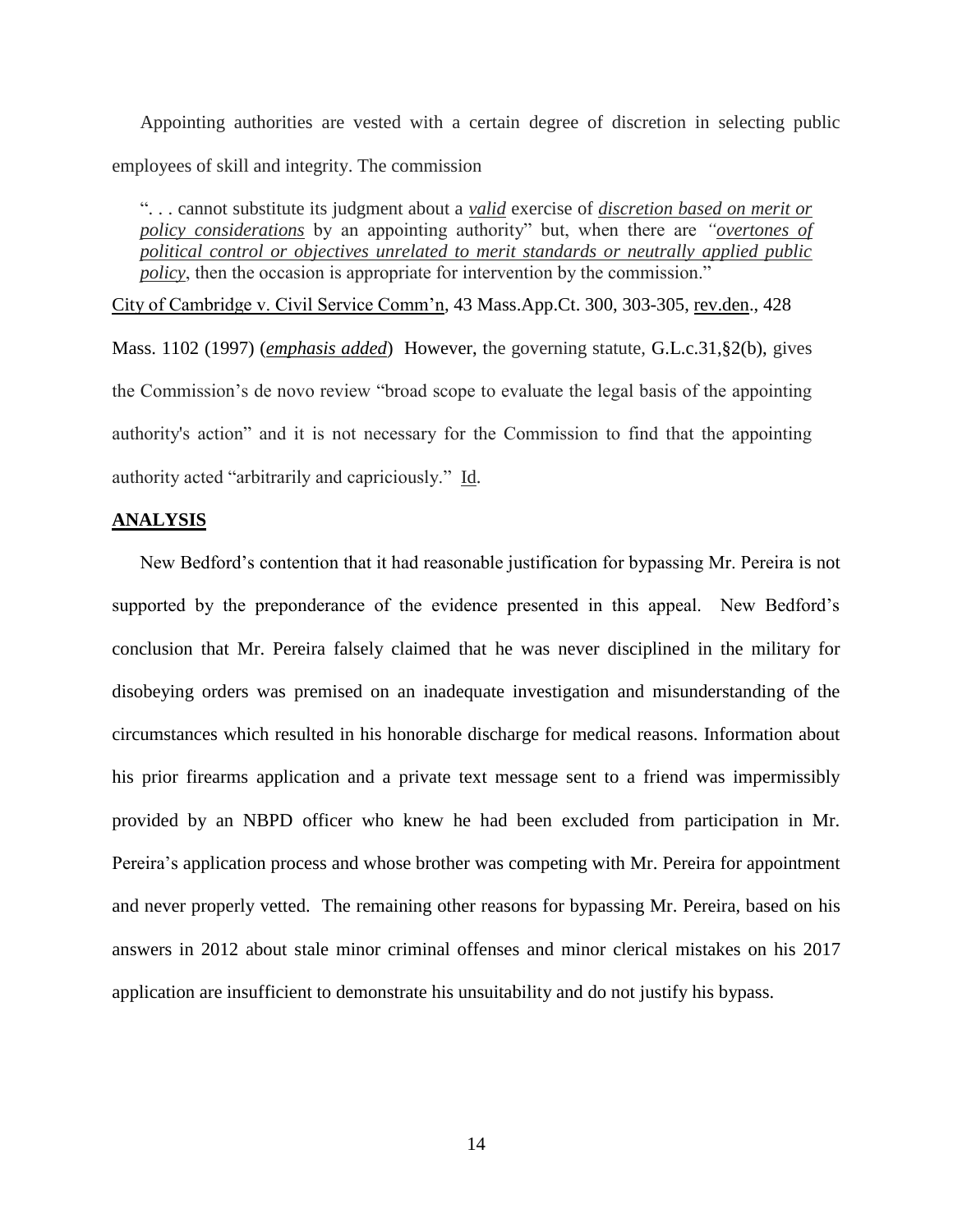#### **Truthfulness**

The main thread to New Bedford's rationale for bypassing Mr. Pereria is the conclusion that he lacks the honesty and candor to serve in the position of an NBPD Police Officer. The Commission certainly recognizes that law enforcement officers are vested with considerable power and discretion and, when selecting candidates for such a sensitive public safety position, they must be held to a high standard of conduct:

"Police officers are not drafted into public service; rather they compete for their positions. In accepting employment by the public, they implicitly agree that they will not engage in conduct which calls into question their ability and fitness to perform their official responsibilities."

Police Comm'r v. Civil Service Comm'n, 22 Mass.App.Ct. 364, 371, 494 N.E.2d 27, 32 rev.den. 398 Mass. 1103, 497 N.E.2d 1096 (1986).

The duty imposed upon a police officer to be truthful is one of the most serious obligations he or she assumes. See Falmouth v. Civil Service Comm'n., 61Mass. App. Ct. 796, 801 (2004) citing City of Cambridge v. Civil Service Comm'n, 43 Mass.App.Ct. 300, 303-305, rev.den., 428 Mass. 1102 (1997) ("a demonstrated willingness to fudge the truth in exigent circumstances was a doubtful characteristic for a police officer. . . . It requires no strength of character to speak the truth when it does not hurt.") An Appointing Authority is well within its rights to bypass an individual for "purposefully" fudging the truth as part of an application process for the position of police officer. See, e.g., Minoie v. Town of Braintree, 27 MCSR 216 (2014) (multiple omissions about prior domestic abuse restraining orders and residences); Noble v. Massachusetts Bay Trans. Auth., 25 MCSR 391 (2012) (concealing suspension from school for involvement in criminal activity); Burns v. City of Holyoke, 23 MCSR 162 (2010) (claiming he 'withdrew" from another law enforcement application process from which he was actually disqualified) Escobar v. Boston Police Dep't., 21 MCSR 168 (2008) (misrepresenting residence)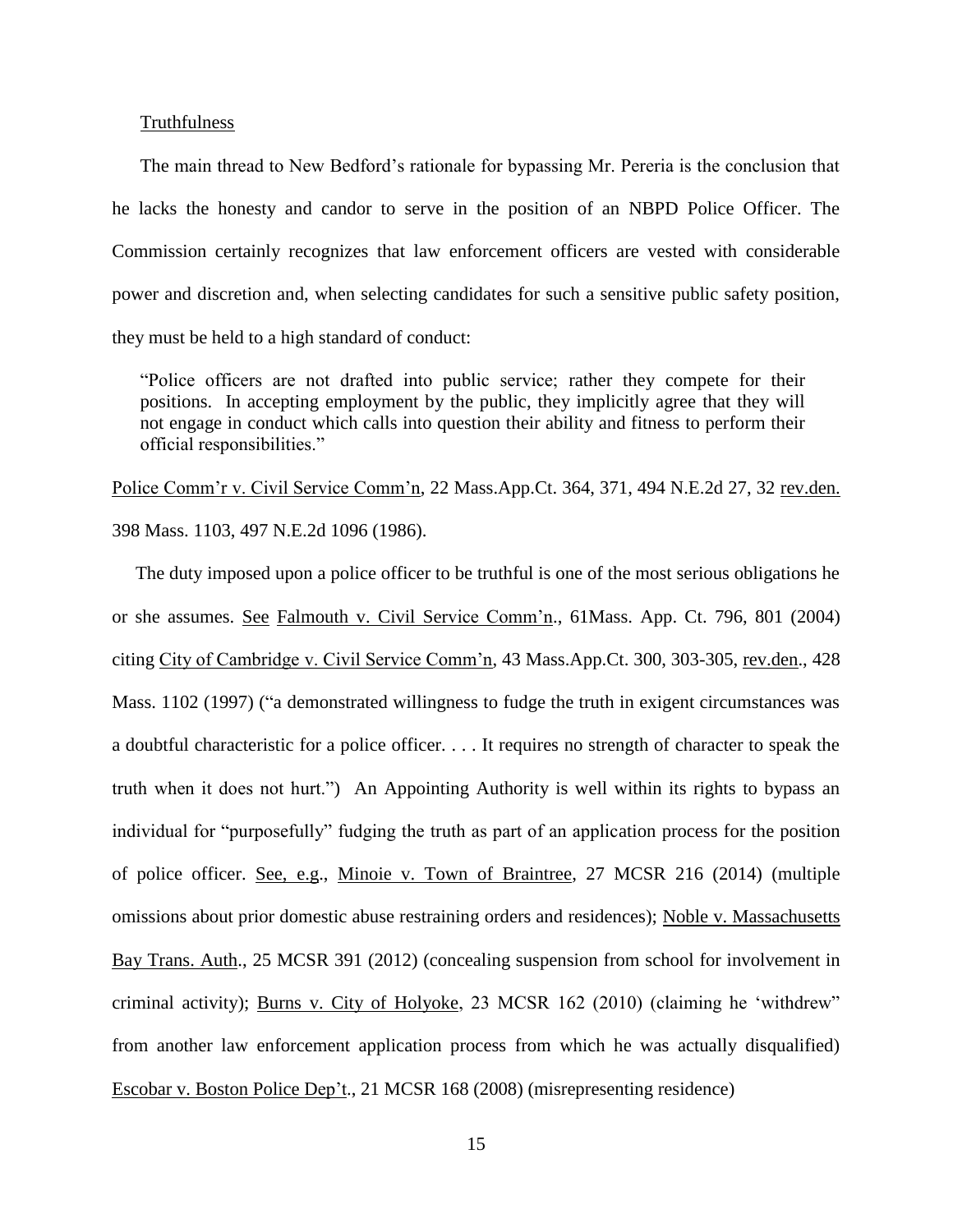The Commission also recognizes that, in certain circumstances, a police officer's demonstrated record of untruthfulness may compromise that officer's ability to serve as a credible witness in the prosecution of a criminal case under the obligation that police departments and prosecutors carry to disclose "exculpatory evidence" to defense counsel about the truthfulness of witnesses expected to be called to testify in a criminal prosecution. See generally, United States v. Agurs, 427 U.S. 97, 108, 96 S.Ct. 2392, 2400 (1976), citing Brady v. Maryland, 373 U.S. 83, 83 S.Ct. 1194 (1963). See also Kyles v. Whitley, 514 U.S. 419, 115 S.Ct. 1555 (1995); United States v. Bagley, 473 U.S. 667, 105 S.Ct. 3375 (1985).

The corollary to the serious consequences that flow from making what amounts to a careerending decision that a police officer or applicant has violated the duty of truthfulness requires that any such charges must be carefully scrutinized under "basic merit principles" so that the officer or applicant is not unreasonably disparaged for honest mistakes or good faith mutual misunderstandings. See, e.g., Boyd v. City of New Bedford, 29 MCSR 471 (2016) (honest mistake interpreting questions on employment application); Morley v. Boston Police Dep't, 29 MCSR 456 (2016) (candidate unlawfully bypassed on misunderstanding appellant's responses about his "combat" experience); Lucas v. Boston Police Dep't, 25 MCSR 420 (2012) (mistake in characterizing appellant's prior medical history)

In the present appeal, nothing that New Bedford characterizes as disqualifying untruthfulness by Mr. Pereira fits that description.

First, the most significant example of New Bedford's erroneous conclusion about Mr. Pereira's untruthfulness was his alleged failure to acknowledge that "disciplinary action" was taken against him for "failure to comply" with military "orders" to produce paperwork necessary for the ARNG Medical Profiling and Record Review Board to evaluate his fitness for duty. The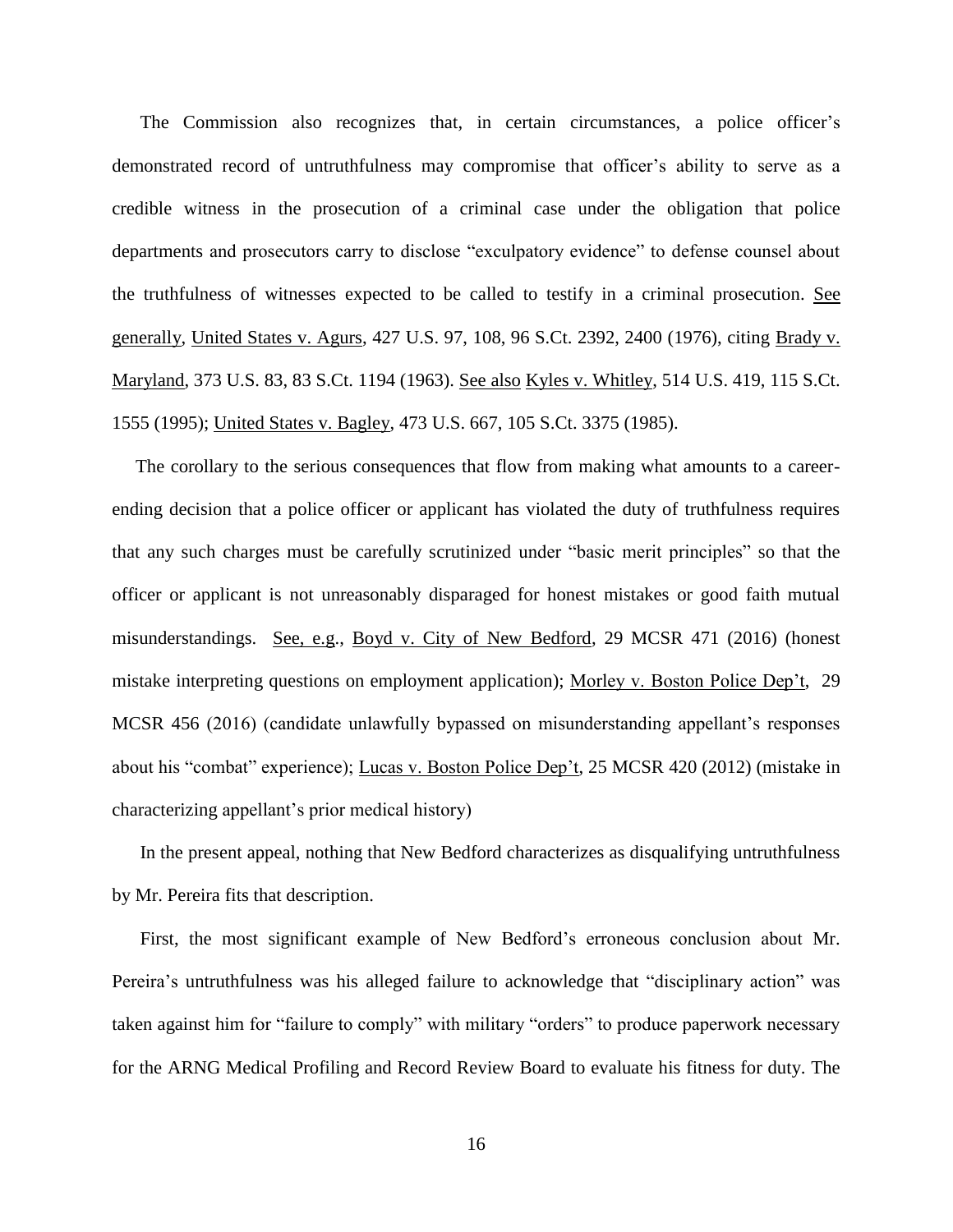only evidence of such "disciplinary action" were hearsay statements of a 2012 conversation between Det. A and a soldier in his former unit (about whom Det. A knew "little") along with documents obtained by Det. A in response to a request to the National Personnel Records Center for copies of Mr. Pereira's military personnel records. This evidence fails to establish New Bedford's contention that Mr. Pereira failed to obey any "orders" or that he was "disciplined" for such misconduct by being "honorably discharged".

- The Authority and Reason cited in his Report of Separation (see Exh. 3), contains no reference to a "discharge for failure to comply". The cited regulatory authority classifies Mr. Pereria's "honorable" discharge for medical reasons as an "administrative separation" and not a punitive action. See NGR 600-200, "Enlisted Separations" at 34-50 & "Terms" at 92-93, https://www. ngbpdc.ngb.army.mil/Portals/27/Publications/ngr/ ngr%20600-200.pdf?ver=2018-10-11-074239-517. See also AR 635-200, "Types of Administrative Discharges/Character of Service", [https://armypubs.army.mil/epubs/](https://armypubs.army.mil/epubs/%20DR_pubs/DR_%20a/pdf/web/%20AR635-200_Web_%20FINAL_18JAN2017.pdf)  DR\_pubs/DR\_a/pdf/web/ AR635-200\_Web\_ FINAL\_18JAN2017.pdf
- Nothing in the record indicates that the initial 26 March 2017 request for documentation by the OAG was not complied with by the 26 June 2007 suspense date.
- The 12 October 2007 correspondence from the OAG to Mr. Pereira's chain of command referenced that the State Surgeon and Medical Profiling and Record Review Board had made a prior "review" of Mr. Pereira's medical case (from which I infer that Mr. Pereira did, indeed, submit initial documentation as he claimed), but directed that "additional information" needed to be submitted by the Commander for further review; the corresponding letter to Mr. Pereira through his commander indicates that the State Surgeon had requested a "current letter" from Mr. Pereira's doctor, without which would have to be discharged "for failure to meet medical standards."
- Nothing in the reported hearsay evidence from the soldier with whom Det. A spoke in 2012, or the other personnel records obtained by Det. A, persuade me that the situation as described in these official documents represents an "order" to Mr. Pereira, that his "discharge" was considered by the Army to be "discipline", or that he was "discharged for Failure to Comply" (as opposed to failing to meet medical standards as recited in the official NG FORM 22 Report of Separation).
- I note that the response Det. A received from the National Personnel Records Center indicated that "the medical documentation requested is not at this Center" and directed Det. A to the Veteran's Administration "to obtain copies of the medical records." There was no evidence that Det. A took any further action to track down the medical records.

In sum, the preponderance of the evidence quite accurately tracks Mr. Pereira's credible

testimony about what transpired. When he first learned he had asthma, he immediately informed

his unit medic and provided evidence of his condition through his unit "admin", both in hand and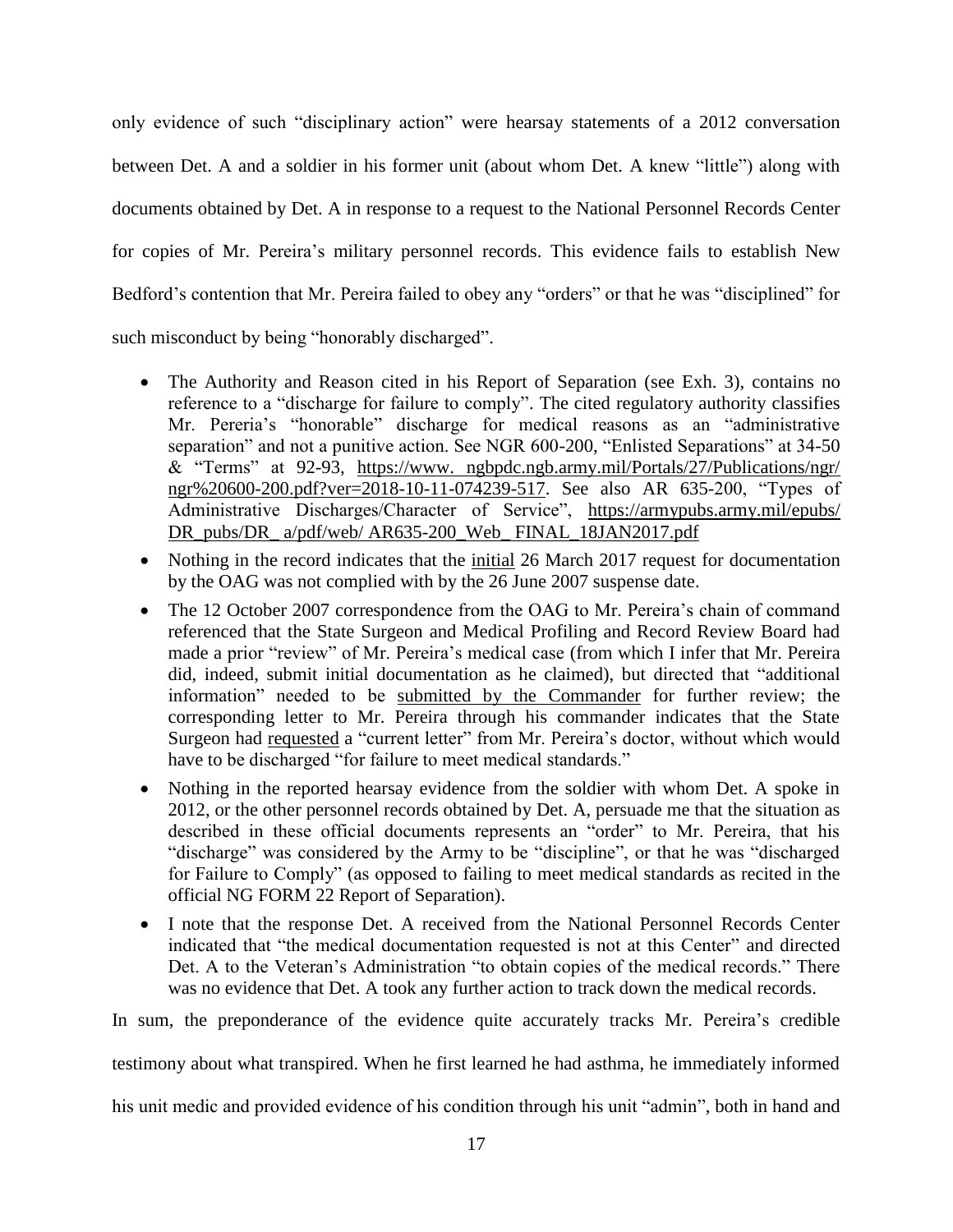by fax. He did not submit the follow-up letter from his doctor because, with his initial enlistment period a year or less away, he was no longer sure that he wanted to remain in the ARNG. With the prospect of an extended overseas deployment on the horizon, he chose to let the medical review take its course so that he could be discharged and remain with his family. Thus, I am not persuaded that Mr. Pereira was untruthful, and certainly not purposefully so, when he claimed that he had no military discipline on his record. I am persuaded that he reasonably believed he could truthfully claim that his decision to be medically discharged, in consultation and with the approval of his commanding officer, nullified the need to submit follow-up documentation and did not "violate" any military "orders".

Second, the other statements made by Mr. Pereira during the application process cannot be used as the grounds to disqualify him, i.e., those which he made in his 2012 application about never having committed vandalism, never stolen anything, or whether he "is" listed in any police or law enforcement case file. The NBPD Employment Application expressly stated that Mr. Pereira was not required to disclose juvenile and other stale criminal offenses, especially misdemeanors and those for which he was never charged or convicted. As a matter of law, NBPD is probably prohibited from doing so, even if they had already learned of the record through a CORI review. See G.L.c.31,§20; G.L.c.151B, §4(9). Nevertheless, when asked about these offenses at his 2017 interview, Mr. Pereira was fully forthcoming, but still maintaining that he did not intend to be untruthful in 2012 when he answered these ambiguous questions: "NO". Moreover, in 2016, the NBPD eliminated using the "Personal History Questionnaire", no longer asks applicants those problematic questions and did not use the underlying conduct to justify the bypass. It is inconsistent with basic merit principles to allow New Bedford now to reach back to the answers on the 2012 questionnaire as reason to disqualify Mr. Pereira as unsuitable.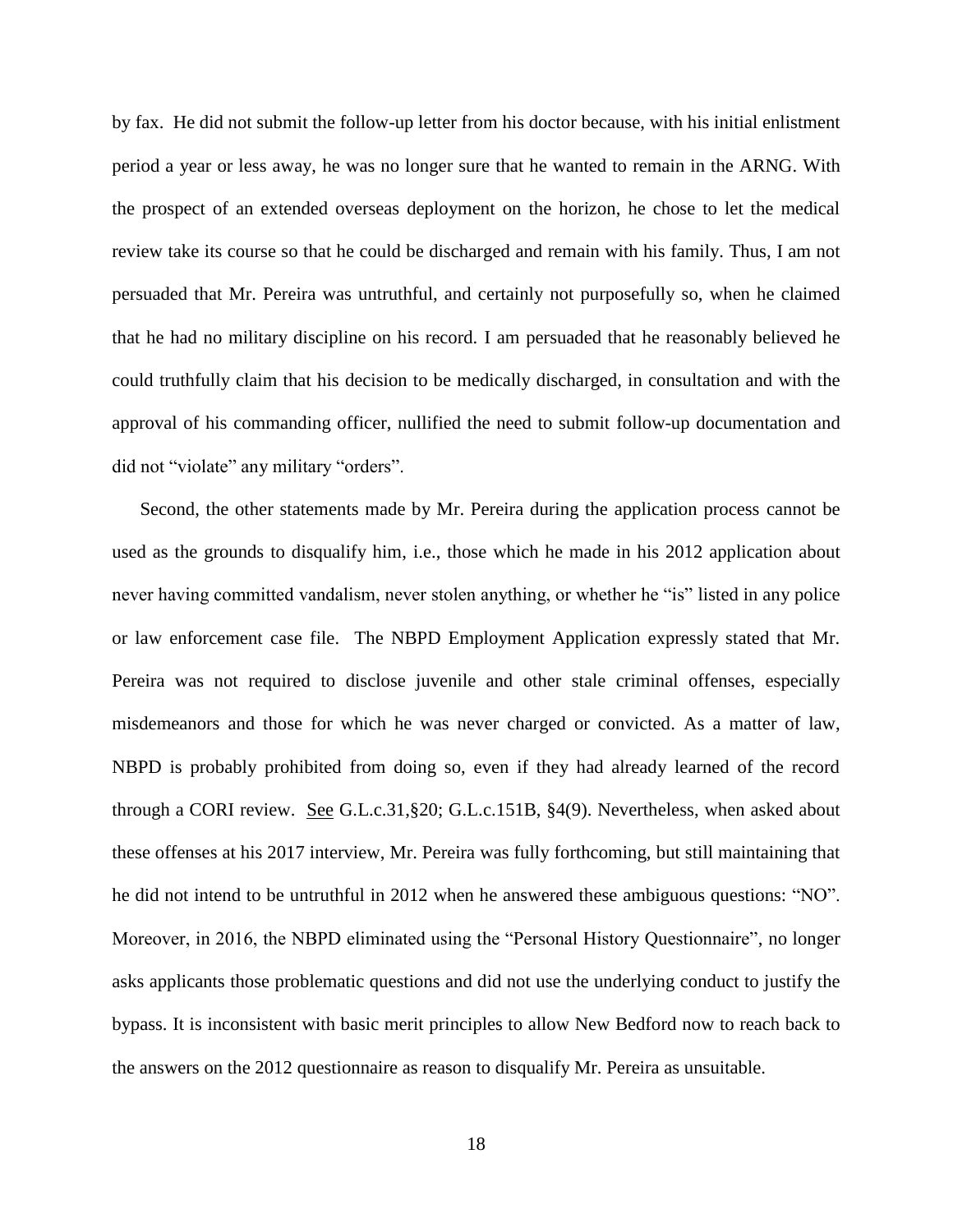Third, while the Commission appreciates the obligations of the so-called Brady rule, it bears notice that the Commonwealth takes a somewhat different path from the federal courts in the type of exculpatory evidence that must be disclosed in a criminal prosecution and, in particular, evidence "beyond information held by agents of the prosecution team" is subject to other, stricter rules. See, e.g., Mass.R.Crim.P. 14(a)(1)(A); Commonwealth v. Laguer, 448 Mass. 585 (2007) Thus, information found in an employment application package, especially involving incidents, such as here, that occurred a decade or more ago and/or when the applicant was a juvenile, if relevant at all to a future prosecution, typically, would be subject to stricter limits imposed on internal affairs investigation and personnel files. See, e.g., Worcester Telegram & Gazette Corp. v. Chief of Police, 58 Mass.App.Ct. 1, rev.den. 440 Mass. 1103 (2003) (employment applications); Commonwealth v. Wanis, 426 Mass. 639, 643-44 (1998) (internal affairs files)

#### Information Provided by Officer A

The criticism about Mr. Pereira's discomfort in answering questions about his 2011 or 2012 firearms application, as well as for sending a text message to his friend on the NBPD upon learning he would be granted another interview after five failed attempts, raises other concerns.

First, the involvement of Officer A in this hiring process, in general, and, in particular, with respect to Mr. Pereira, when he and Lt. B. knew that Officer A's brother was competing for a position with Mr. Pereira and Lt. B knew Officer A may have reason to "dislike" Mr. Pereira, presents an unacceptable appearance of impropriety that must be strictly avoided. See, e.g., Phillips v. City of Methuen, 28 MCSR 345 (2015 ("Employees whose immediate family members are seeking appointment should have no role in any part of the review and selection process . . ."). See also, Lima v. City of Somerville, 30 MCSR 103 (2017); Dorney v. Wakefield

Police Dep't, 29 MCSR 405 (2016); Civil Service Comm'n v. Town of Braintree (Investigation),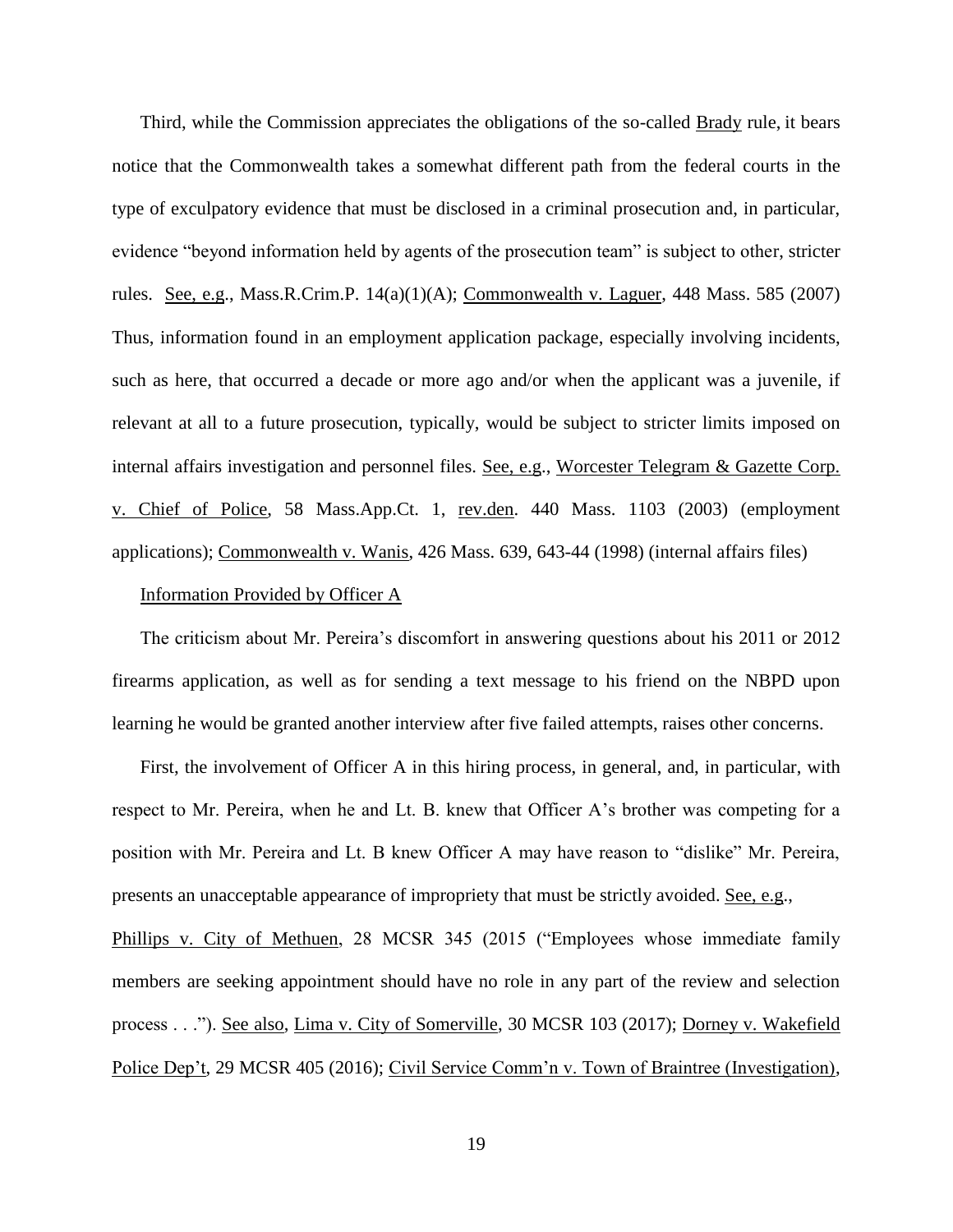28 MCSR 114 (2015); Civil Service Comm'n v. City of Springfield (Investigation), 24 MCSR 627 (2011); Civil Service Comm'n v. Town of Oxford (Investigation), CSC No. I-11-280, -- MCSR – (2011) For that reason, alone, I am persuaded that basic merit principles precludes New Bedford from relying on Officer A's unsolicited report to Lt. B about the 2011/2012 firearms application that he only knew because of his earlier problematic participation in the 2012 interview with Mr. Pereira and the disclosure of a harmless text message that, in effect, breached the confidence of a fellow officer. I also note that, in this case, the 2017 background investigator, Lt. A, expressly noted in his report that he did not circulate any internal requests to his fellow officers inviting information about Mr. Pereira.<sup>11</sup>

Second, New Bedford exacerbated the problem by choosing to rely on Officer A's information without further vetting and declined to advance Mr. Pereira to the next level  $-$  a Captains Board of superior officers (or, as sometimes is warranted, using outside sources to vet candidates when potential conflict situations arise). While not being able to cure the initial impropriety, an independent review would, at least, have had an opportunity to more impartially handle the significance of this issue. In particular, further vetting Lt. B's conclusion that Mr. Pereira lacked candor and honesty because he (truthfully) said he was not "comfortable" answering questions about his firearms application would have discovered he lacked some essential facts because the issue was dropped in the 2017 interview without asking Mr. Pereria why he was uncomfortable and without ever learning what happened in 2012 when this issue was discussed. Officer A did know about the 2012 interview but never shared that part of his

 $11$  I have not overlooked the fact that Lt. B was placed in a difficult position after Officer A came to him with information that was arguably relevant to the NBPD's consideration of a candidate and, once he learned the information, believed he had to make use of it. There may well be a case in which the information about a candidate that routinely came into the possession of the officer whose family member was also a candidate and is so objectively critical to suitability, that its use would be justified, but that would be the exception, not the rule. The circumstance of this appeal do not warrant making that exception here.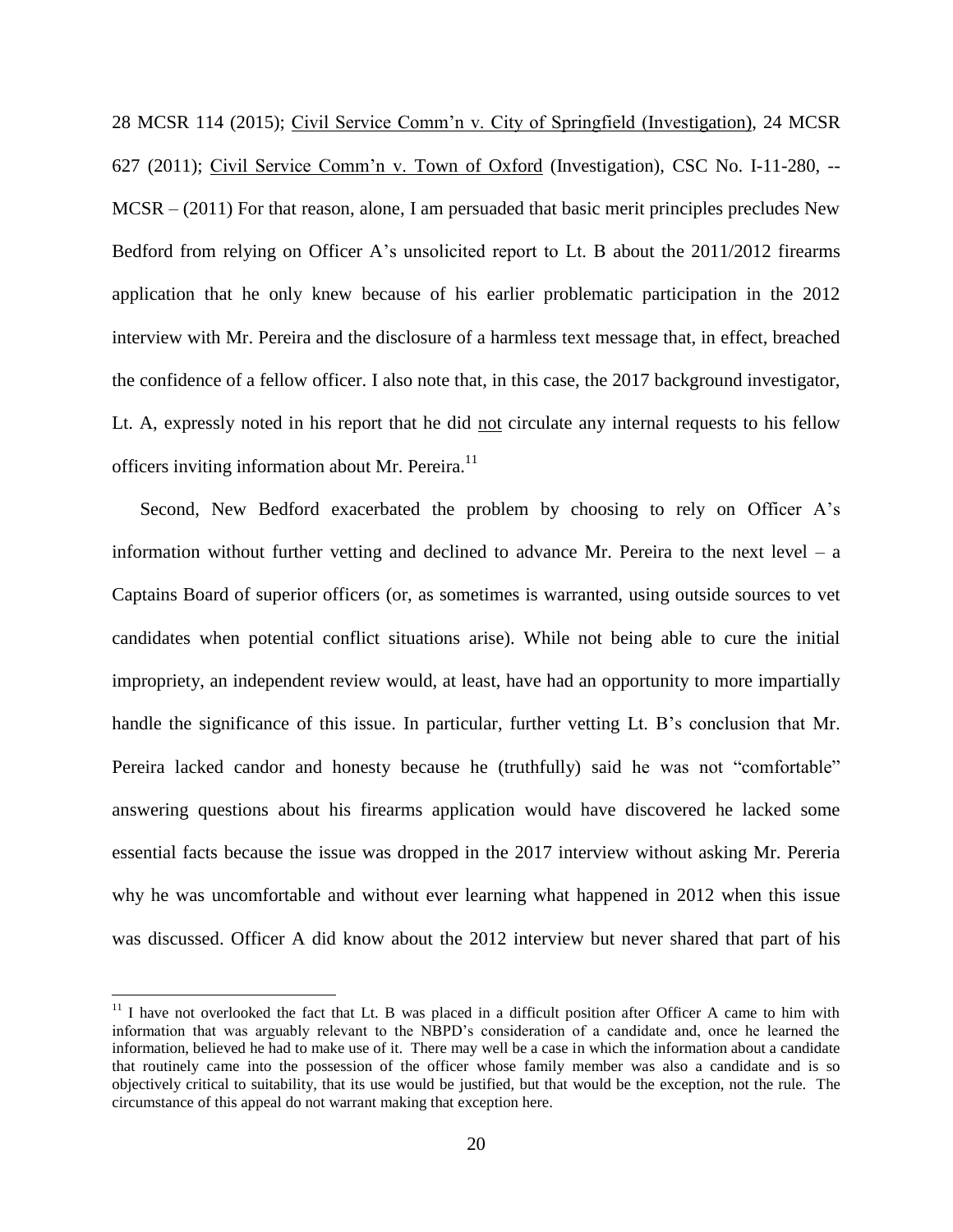knowledge with Lt. B, nor was he ever asked about it until the Commission hearing. This situation is particularly problematic, as Officer A's brother –the key source of the appearance of impropriety – was advanced to the Captains Board, despite a far more serious workplace offense than correcting an application or spouting off to a friend.<sup>12</sup>

Third, wholly apart from the unusual way in which the text message came to Lt. B's attention, New Bedford blew its significance out of proportion, implying at his interview (and in the bypass letter) that, stating the NBPD was "desperate" meant Mr. Pereira admitted he wasn't qualified, when Mr. Pereira meant nothing of the sort. Rather, as he freely explained during his interview and at the Commission hearing, he sent his friend the text because he was surprised that NBPD was going to give him a second chance, which I find the evidence showed to be a plausible, honest and credible explanation for his isolated sarcastic remarks to a friend on the NBPD.

## Other Issues

 $\overline{a}$ 

I need address only summarily the remaining reasons New Bedford used to bypass Mr. Pereira. His few clerical errors in completing the 2017 Employment Application are not disqualifying, even in the view of Lt. B, who acknowledged that applicants often make mistakes on the application and are allowed to fix them. The implication that Mr. Pereira was not suited for "dangerous" police work because he chose to leave the military and remain with the expectant mother of his first-born child, rather than have his enlistment extended by a long-term overseas employment, is mere speculation and flies in the face of all of the evidence to the contrary about Mr. Pereira's "honorable" service as a military police officer for almost six years

 $12$  The same point could be raised about depriving Mr. Pereira an opportunity to state his case that the background investigators got the facts wrong and erroneously treated his honorable administrative discharge as discipline.